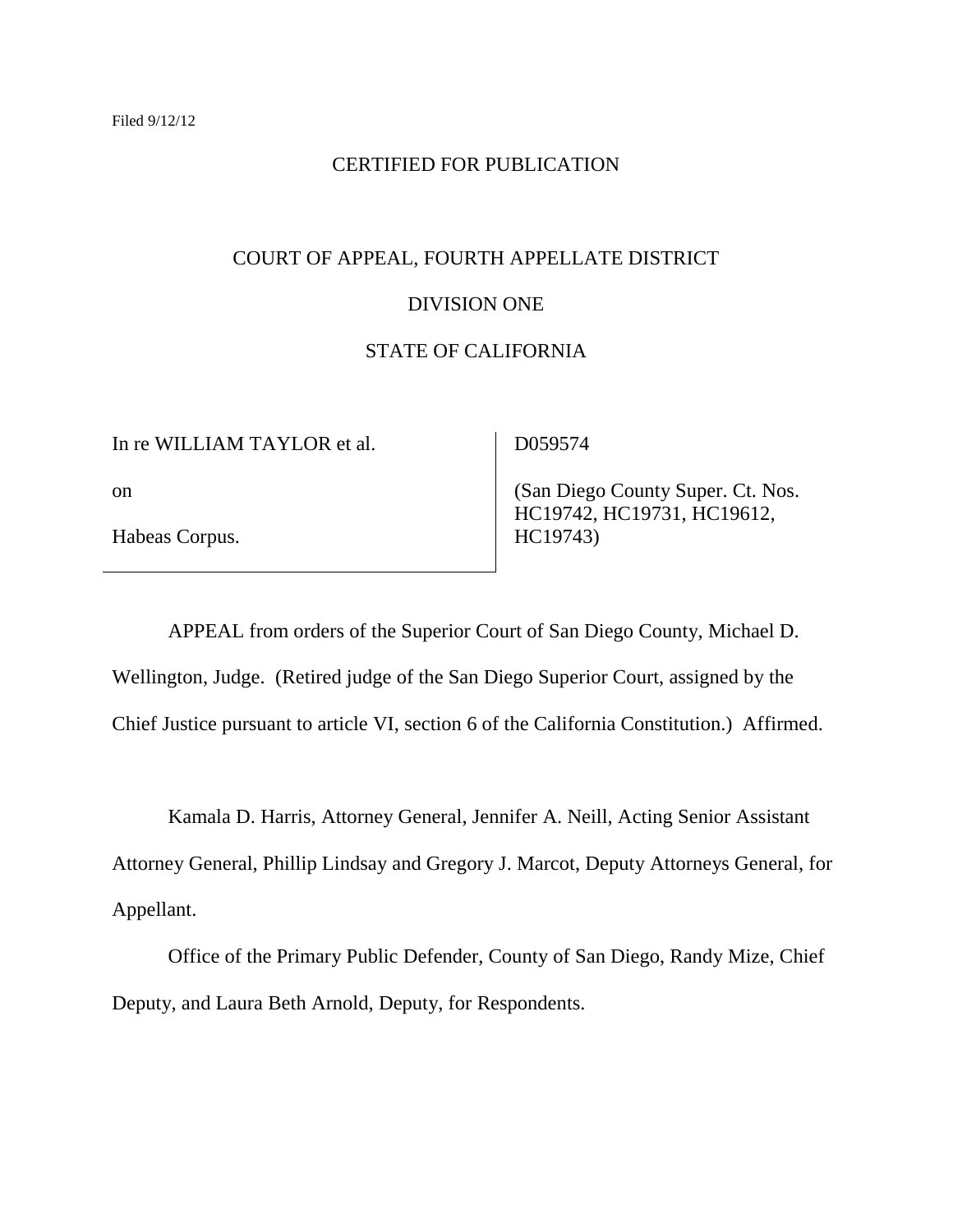Matthew Cate, Secretary of the California Department of Corrections and Rehabilitation (CDCR), appeals the order enjoining CDCR from enforcing the residency restriction of "Jessica's Law" on the ground that the blanket restriction is unconstitutional as a parole condition as it applies to registered sex offenders on parole in San Diego County.

In November 2006, the voters of California adopted Proposition 83, "The Sexual Predator Punishment and Control Act: Jessica's Law." Among other things, the proposition enacted revisions to the Penal Code,<sup>1</sup> including one that made it illegal for registered sex offenders "to reside within 2000 feet of any public or private school, or park where children regularly gather." (Ballot Pamp., Gen. Elec. (Nov. 7, 2006) text of Prop. 83, p. 135.) The residency restriction is codified at section 3003.5, subdivision (b) (section 3003.5(b)). The drafters of Jessica's Law assured voters this provision would establish "predator free zones around schools and parks to prevent sex offenders from living near where . . . children learn and play." (Ballot Pamp., Gen. Elec. (Nov. 7, 2006) argument in favor of Prop. 83, p. 46.) Subsequently, the CDCR adopted a policy to enforce the residency restriction as a parole condition for registered sex offenders.

William Taylor, Jeffrey Glynn, Julie Briley and Stephen Todd (collectively, petitioners) are four of the more than 150 registered sex offender parolees in San Diego County who filed habeas corpus petitions challenging the constitutionally of the residency restriction. The petitions of Taylor, Glynn, Briley and Todd were chosen to be

<sup>1</sup> Statutory references are to the Penal Code.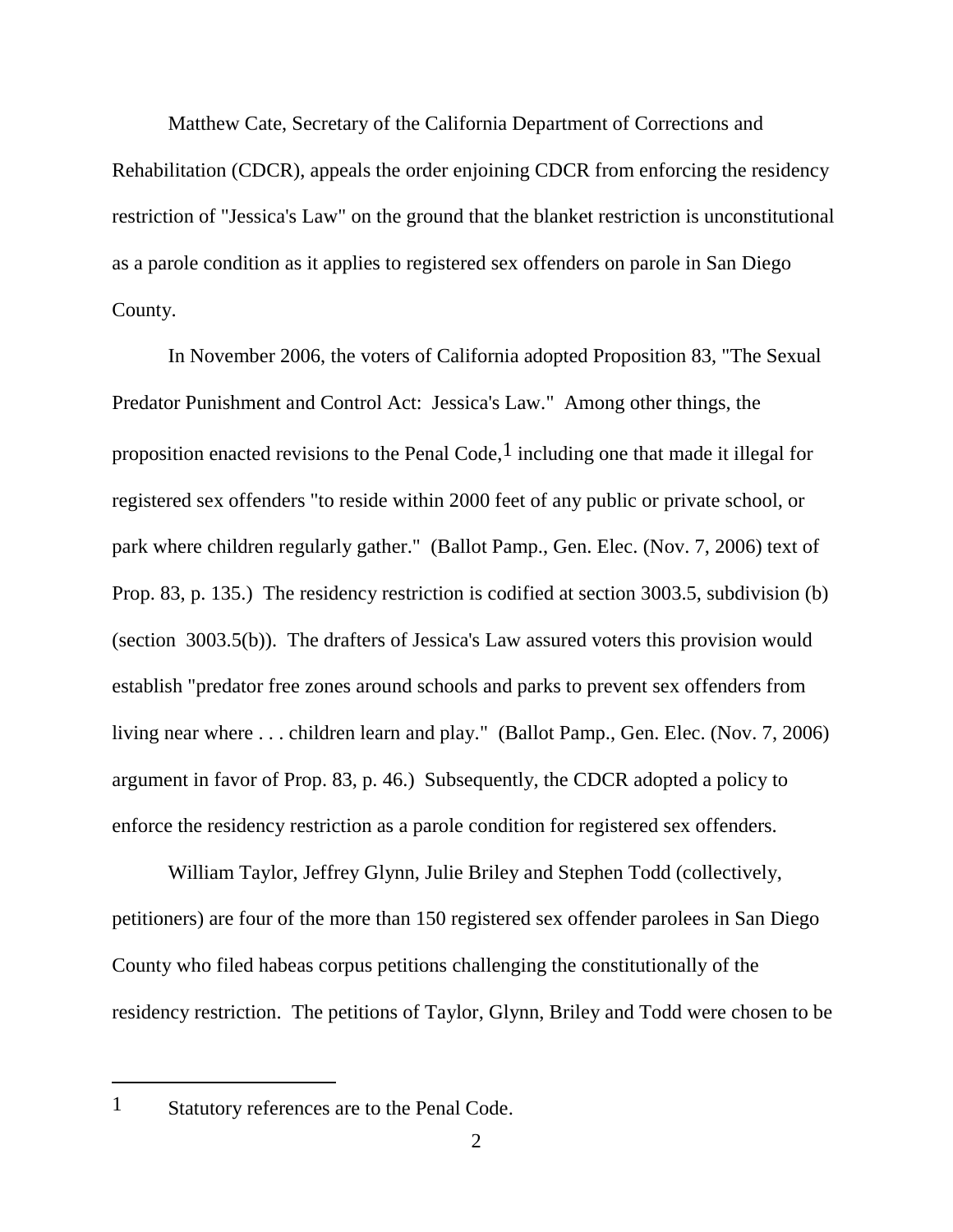the lead cases for purposes of establishing an evidentiary record to address the " 'asapplied' " constitutionality of the restriction. (*In re E.J.* (2010) 47 Cal.4th 1258, 1281.)

### **BACKGROUND**

This proceeding is an outgrowth of our Supreme Court's decision in *In re E.J.*, *supra*, 47 Cal.4th 1258, a consolidated habeas corpus proceeding, in which four2 registered sex offenders on parole for nonsex offenses committed before the passage of Proposition 83, but released on parole afterward, challenged the constitutionality of the residency restriction as a parole condition pursuant to CDCR policy. (*Id*. at pp. 1263- 1264.) The Supreme Court rejected arguments that CDCR's enforcement of the residency restriction as a condition of parole was a retroactive application of the law and violated constitutional prohibitions against ex post facto laws. (*Id*. at pp. 1264, 1272, 1280.)

However, the *E.J.* petitioners also claimed that "section 3003.5(b) is an unreasonable, vague and overbroad parole condition that infringes on various state and federal constitutional rights, including their privacy rights, property rights, right to intrastate travel, and their substantive due process rights under the federal Constitution." (*In re E.J.*, *supra*, 47 Cal.4th at p. 1280.) Noting that these claims were "considerably more complex 'as applied' challenges" and the evidentiary record before it was insufficient to decide them, the Supreme Court remanded the cases to the trial courts of the counties to which the *E.J.* petitioners had been paroled to hold evidentiary hearings. (*Id*. at pp. 1281, 1284.)

<sup>2</sup> Two of the four petitioners in *In re E.J.* were from San Diego County.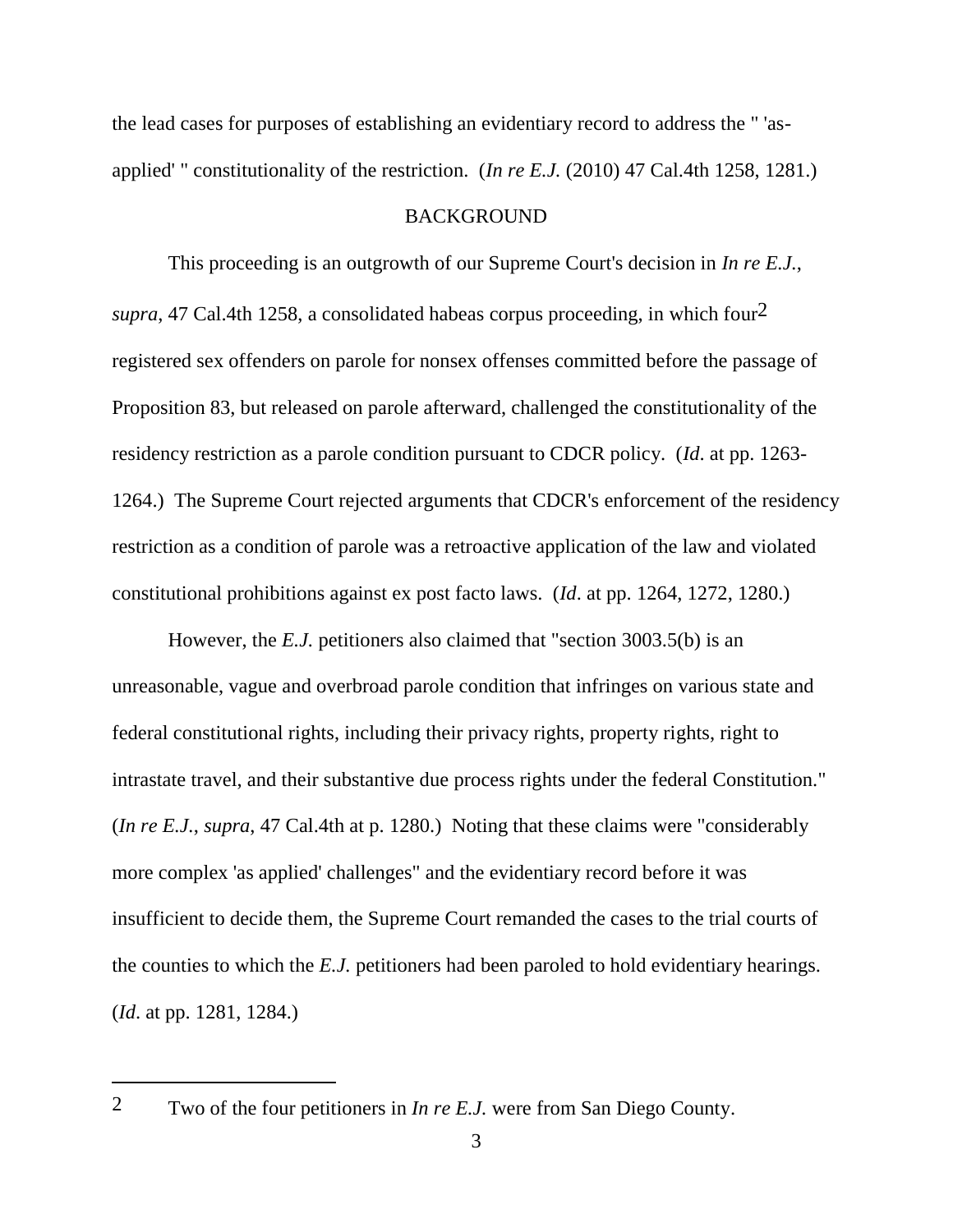By May 2010, the two *E.J.* petitioners from San Diego County had been discharged from parole and their cases were dismissed as moot. Meanwhile, about three dozen other registered sex offender parolees had filed habeas corpus petitions in San Diego Superior Court and had been granted temporary stays of the enforcement of section 3003.5(b). The parties agreed the evidentiary hearing ordered by the Supreme Court in *E.J.* would focus on the petitions filed by Taylor, Glynn, Briley and Todd.

On February 18, 2011, following an eight-day evidentiary hearing, the trial court issued its statement of decision (SOD). The court found the residency restriction—when enforced as a parole condition—was "unconstitutionally 'unreasonable' " as applied to the lead petitioners because it violated petitioners' right to intrastate travel, their right to establish a home and their right to privacy and was not narrowly drawn and specifically tailored to the individual circumstances of each sex offender parolee. The court found "the fundamental vice of section 3003.5(b) as a parole condition  $\dots$  [is i]t is not narrowly drawn, much less specifically tailored to the individual. It applies as a blanket proscription, blindly applied to all registered sex offenders on parole without consideration of the circumstances or history of the individual case."3 The court ordered

<sup>3</sup> The court rejected petitioners' other constitutional challenges, which are not the subject of this appeal, including a claim that the restriction was unconstitutionally vague. The court also found two policies adopted by the CDCR to implement the residency restriction violated the Administrative Procedures Act, but this is not an issue on appeal. Finally, we decline petitioners' invitation to revisit their retroactivity and ex post facto claims that the Supreme Court rejected in *In re E.J.*, *supra*, 47 Cal.4th at pages 1264, 1272, 1280. (See *Auto Equity Sales, Inc. v. Superior Court* (1962) 57 Cal.2d 450, 455 [we are bound by the rulings of our Supreme Court].)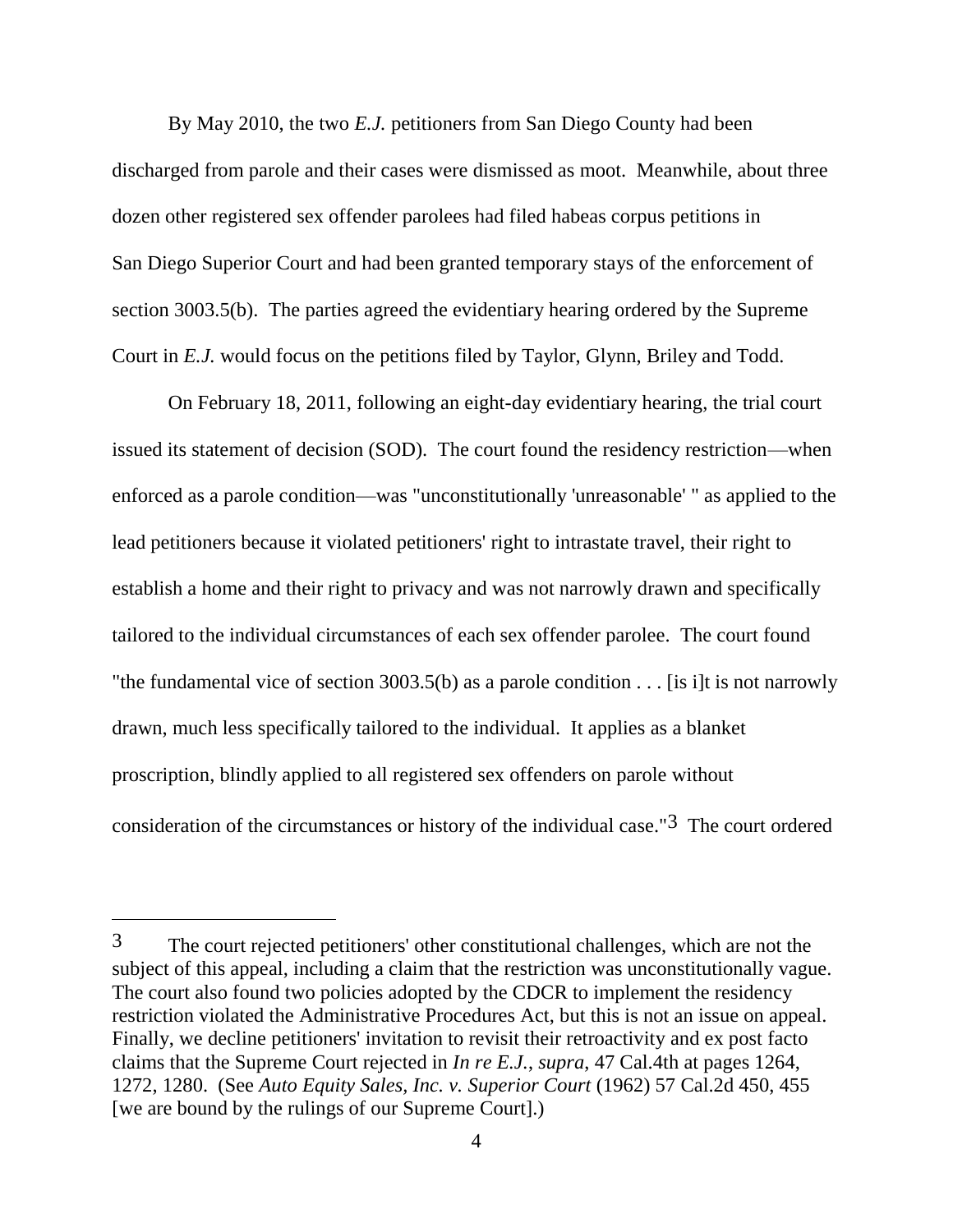the CDCR to cease applying section 3003.5(b) as a parole condition against the four lead petitioners.

At the same time, the court pointed out parole agents will continue to have the discretion to impose special conditions on sex offender parolees that mirror the residency restriction of section 3003.5(b) or are even more restrictive than its 2,000-feet minimum requirement based on the specific circumstances of the individual parolee.

On March 10, the court issued a supplemental statement of decision (Supp. SOD), which ordered the CDCR to cease applying section 3003.5(b) as a blanket parole condition against all registered sex offender parolees under supervision in San Diego County.4

## **FACTS**

In *In re E.J.*, *supra*, 47 Cal.4th at pages 1283 to 1284, the Supreme Court set forth an agenda for the remanded evidentiary hearings: to "find the relevant facts necessary to decide the claims . . . includ[ing], but not necessarily limited to, establishing each petitioner's current parole status; the precise location of each petitioner's current residence and its proximity to the nearest 'public or private school, or park where children regularly gather' (§ 3003.5(b)); a factual assessment of the compliant housing available to petitioners and similarly situated registered sex offenders in the respective counties and communities to which they have been paroled; an assessment of the way in which the mandatory parole residency restrictions are currently being enforced in each particular

 $4$  By the time the court issued its Supp. SOD, an additional 155 other habeas corpus petitions raising the same issues had been filed.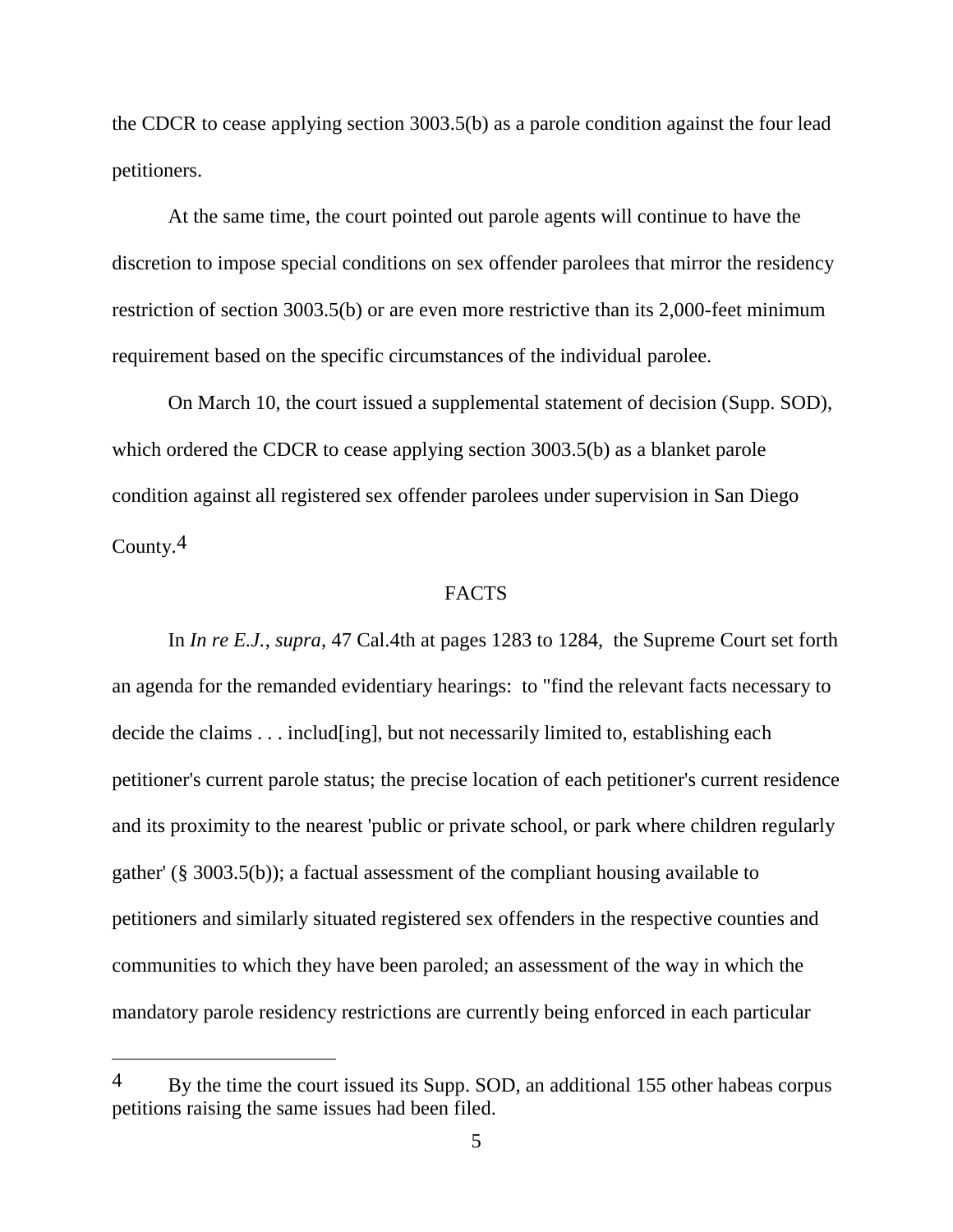jurisdiction; and a complete record of the protocol CDCR is currently following to enforce section 3003.5(b) in those respective jurisdictions."

## A. *Petitioners' Status*

#### 1. *Taylor*

Taylor was paroled in January 2008 after serving a sentence for failing to register as a sex offender.  $(\S 290.)^5$  He is required to register as a sex offender because in 1991 he was convicted of sexual assault in Arizona.<sup>6</sup> (§ 290.005.) The victim in that case was an adult woman. Although Taylor has a long criminal history, including convictions for theft offenses, weapon possessions and drug offenses, he has never been convicted of another sex crime or a crime involving a child.

Taylor has AIDS and throat cancer. He also suffers from diabetes, chronic hypertension, scleroderma, peripheral neuropathy, sciatica, kidney stones, a torn ligament in his right knee, glaucoma and sleep apnea. Taylor has had three strokes and one heart attack. He is chronically depressed, suffers from paranoid schizophrenia and is addicted to cocaine.

Taylor had planned to live in Spring Valley with his nephew and his nephew's wife, who is a health care professional. However, the nephew's residence is not compliant with the 2,000-foot residency restriction of section 3003.5(b). Taylor, who is

<sup>5</sup> Section 290 imposes a lifetime requirement for persons convicted of specified sex crimes to register with local law enforcement authorities as a sex offender as long as they reside, work or go to school in California. (§ 290, subds. (b), (c).)

<sup>6</sup> After Taylor returned to California, the state Department of Justice determined his Arizona conviction was the equivalent of a rape conviction under California law (e.g.,  $§ 261, subd. (a)(2)).$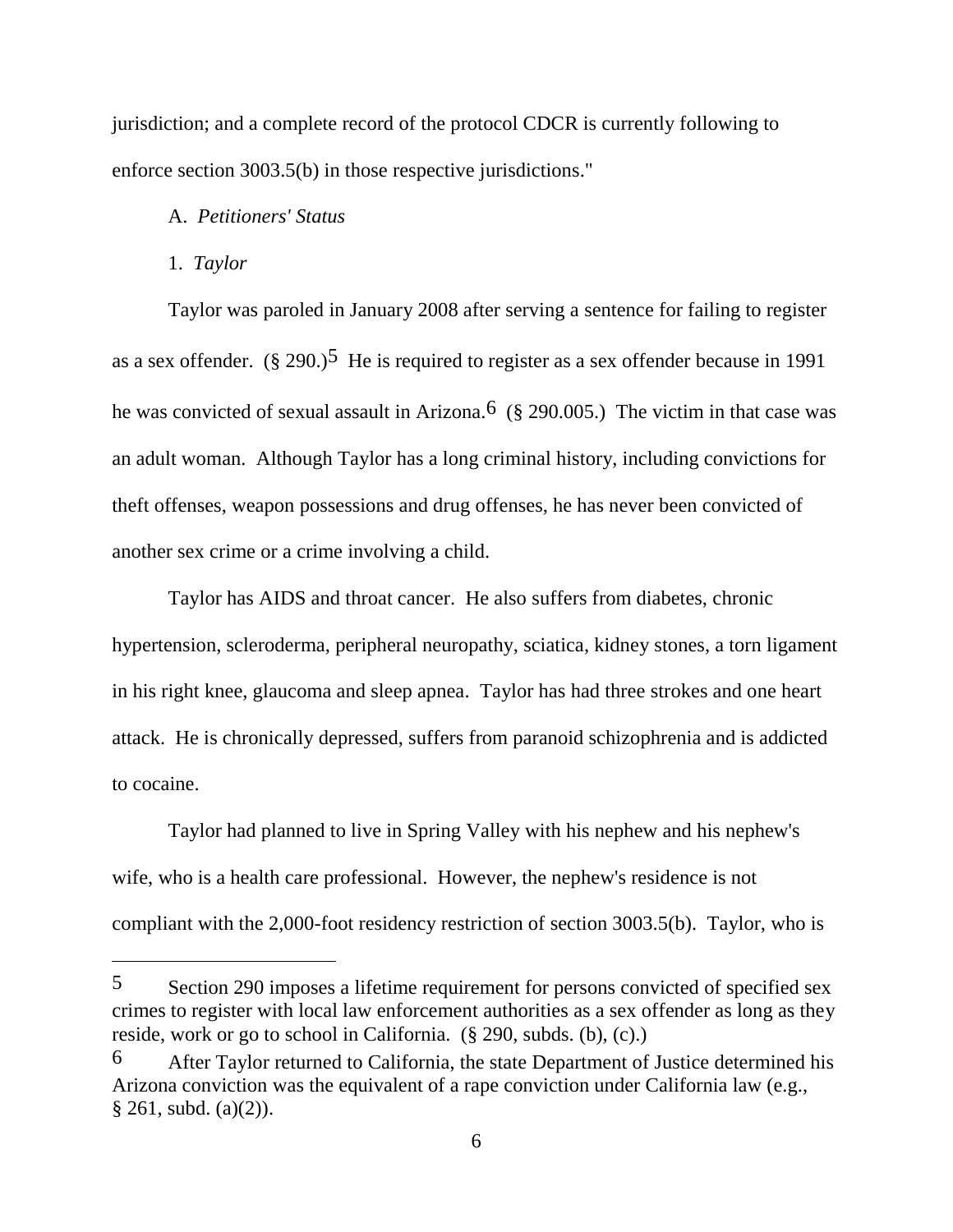destitute, asked his parole agent for financial assistance housing, but was turned down. Subsequently, Taylor slept outside in the alley behind the parole office—a location pointed out to him by his parole agent. He remained homeless for a month and then was arrested for using cocaine.

When Taylor was re-released on parole, he was admitted to the Etheridge Center, a residential drug treatment program near downtown San Diego and near the clinic where he was receiving treatment for AIDS. However, the Etheridge Center is not compliant with the residence restriction of section 3003.5(b). CDCR allowed Taylor to stay there while his application for a waiver of the 2,000-foot restriction was processed. When Taylor's application was denied, he was given two days to move out. On October 2, 2009, the court issued Taylor an emergency 120-day stay, which enjoined the CDCR from requiring him to leave Etheridge Center unless alternative accommodations for medical treatment could be arranged.

However, the Etheridge Center suspended Taylor for 30 days for nonsexual misconduct on Halloween, and he was subsequently arrested for another parole violation. While in custody, his temporary injunction expired. Upon his release on parole, Taylor was homeless for a few weeks until CDCR placed him in a boarding house in Vista, which was a three-hour bus ride from his parole office, the outpatient clinic he was required to attend and the medical facility that had agreed to provide his medical care. While in the Vista facility, Taylor collapsed and was hospitalized in the intensive care unit. His parole agent warned Taylor he would be arrested if did not register the hospital address with local authorities within five days. Taylor's parole was revoked for not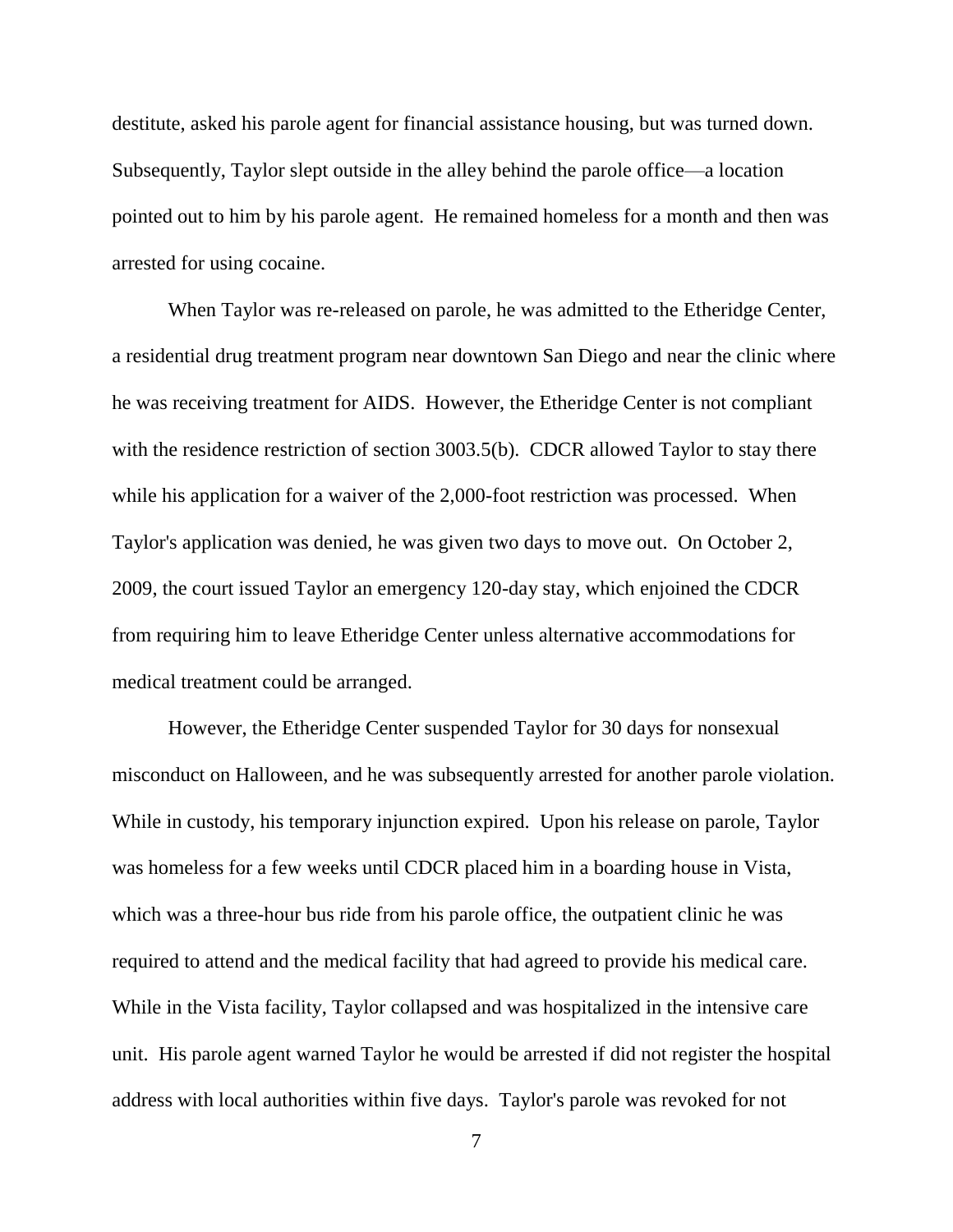registering the hospital address and for possession of drug paraphernalia. Upon his release on parole, Taylor lived in a compliant hotel with the CDCR paying the rent for 60 days. At the time of the evidentiary hearing, Taylor was living in the hotel.

#### 2. *Glynn*

In 2009, Glynn was released on parole after serving a sentence for a theft related crime. He is a registered sex offender because of his 1989 conviction of misdemeanor sexual battery committed against an adult woman he had been dating.<sup>7</sup> That conviction is his only sex crime, but he has numerous convictions for theft offenses and drug offenses.

Glynn planned to live with his wife and their three children when he was paroled, but the family's residence was not compliant with the residency restriction of Jessica's Law. Glynn's wife did not want to move, and he was unable to find compliant housing in the area. Glynn purchased a van and lived in it as a transient. In December 2009, the court granted Glynn's motion for a temporary injunction against the residence restriction. However, this occurred a week after Glynn committed a burglary. When Glynn was paroled again in August 2010, he moved into the family's noncompliant apartment by virtue of the previously issued injunction and was living there at the time of the evidentiary hearing.

<sup>7</sup> At the time of Glynn's conviction, section 243.4 was not an offense that required sex offender registration under section 290. (Stats. 1987, ch. 1418, § 3.1, p. 5225.) Effective January 1, 2000, section 243.4 was included as an offense that required sex offender registration. (Stats. 1999, ch. 902, § 1.5, pp. 6561-6562.)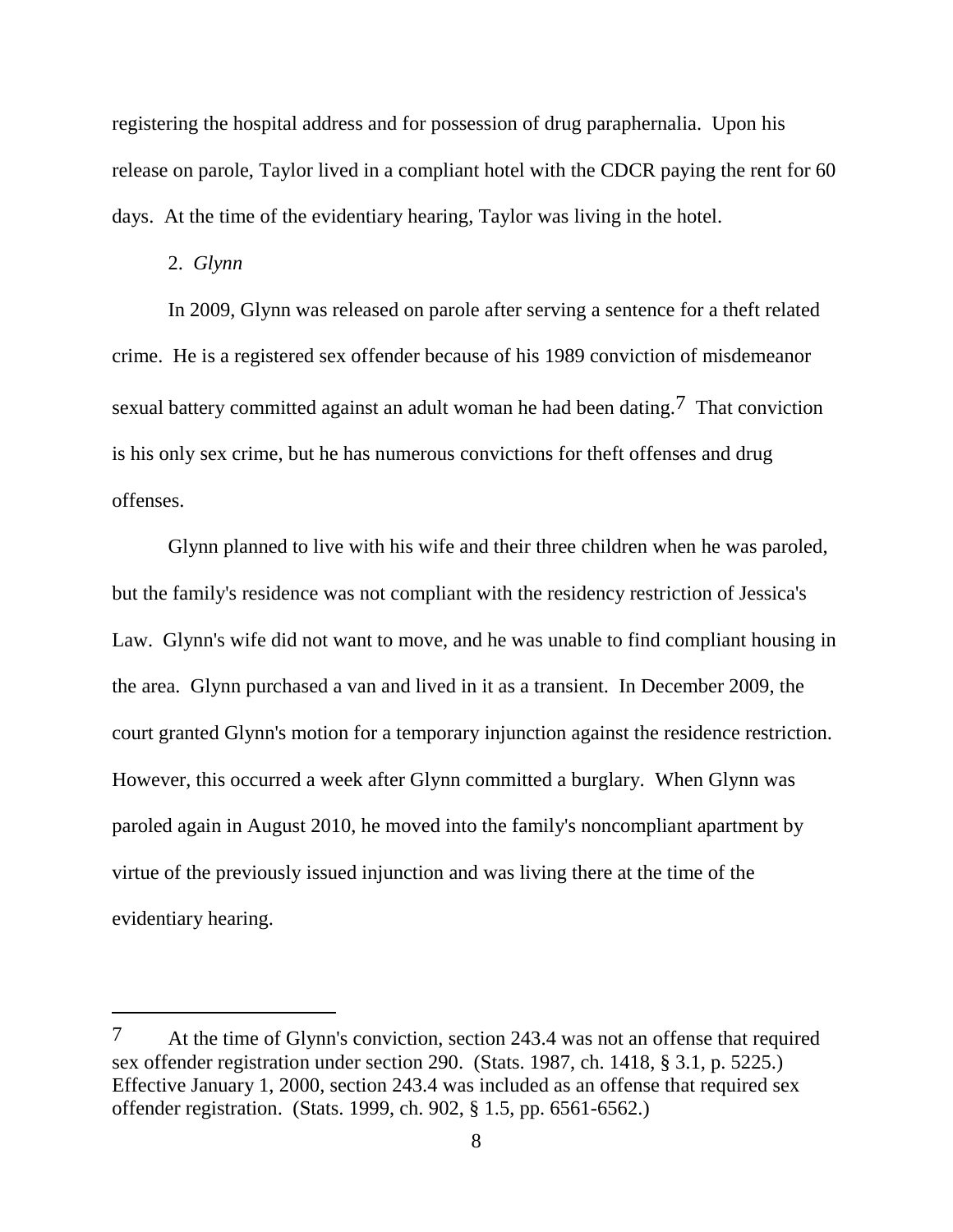# 3. *Briley*

In April 2009, Briley was released on parole after serving a prison term for failing to register as a sex offender. Briley is required to register because of her 1988 conviction of committing a lewd and lascivious act on a child under the age of 14 years. (§288, subd. (a).) The victim was Briley's daughter and occurred inside the family residence. Since then, Briley has been sex offense free, but has numerous convictions for drug offenses and failing to register as a sex offender.

Briley had planned to live with her sister upon her release, but her sister's residence is not compliant with the 2,000-foot residency restriction.8 The residency restriction also prevented Briley from living with her sister-in-law or in any of the women shelters with an available bed or sober living houses for women. After learning from a parole agent that other homeless parolees slept in an alley near the parole office, Briley began sleeping there. She was not alone; about 15 to 20 people slept there. Briley, who has hepatitis C, high blood pressure, thyroid problems and osteoarthritis, which is aggravated by exposure to cold temperatures, lived there for approximately one and onehalf years.

In July 2009, the court granted Briley a temporary injunction against the residency restriction, but she was unable to find affordable housing until November 2010. At the

<sup>8</sup> Briley would not have been able to live with her sister in any event because a different condition of her parole prohibits her from having contact with children. Briley's nephew lives with her sister.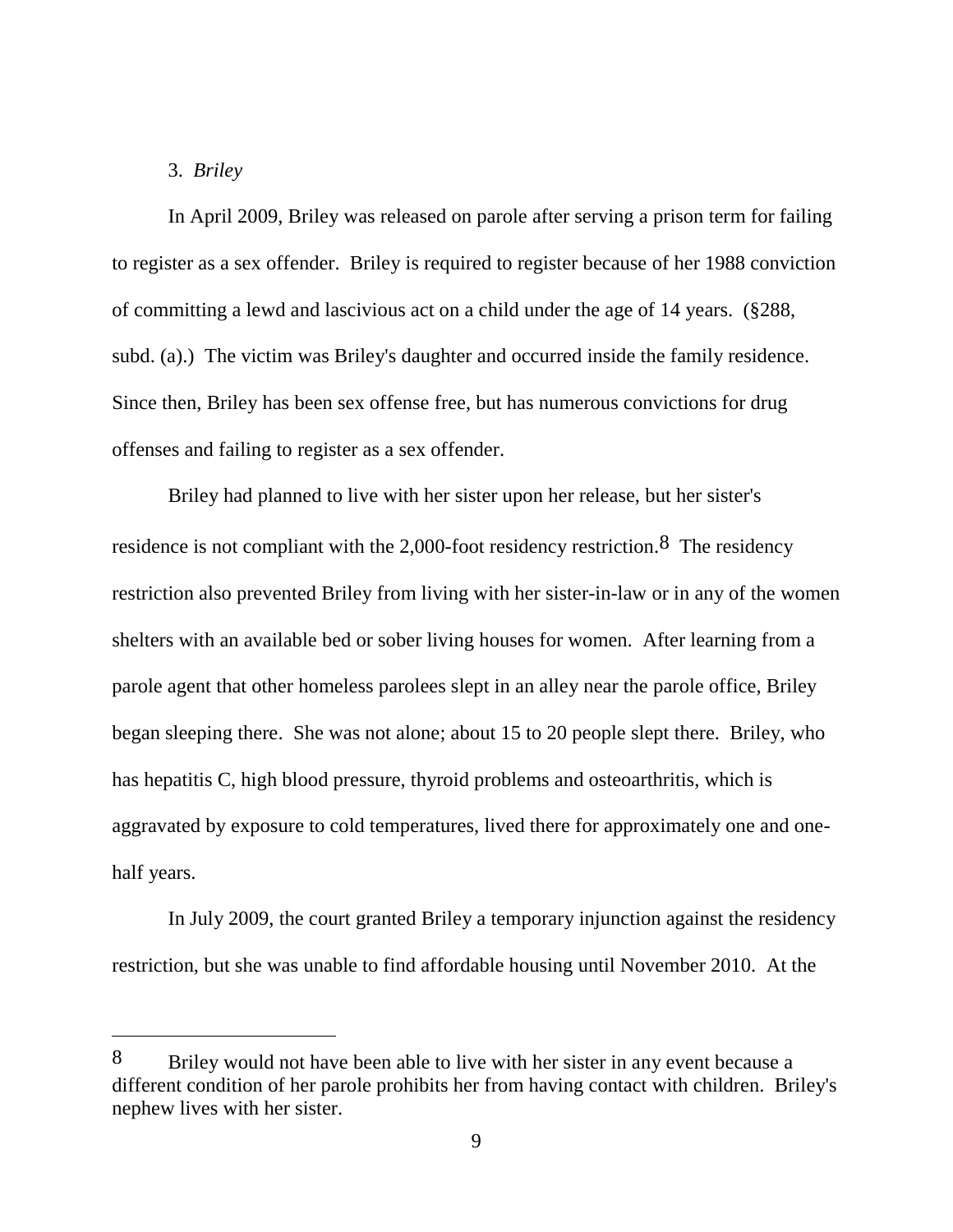time of the evidentiary hearing, Briley lived in a recreational vehicle parked at a noncompliant location in return for five hours of work each week. She has two other part-time jobs, which together pay her approximately \$250 a month.

# 4. *Todd* 9

In June 2008, Todd was released on parole after serving a prison term for drug possession. He is required to register as a sex offender because in 1981, when he was 15 years old, he molested his 10-year-old sister. The juvenile court made a true finding that Todd committed a lewd and lascivious act with a child under 14 years old. (§ 288, subd. (a).)<sup>10</sup> Todd does not have any other sex crime convictions or convictions of crimes involving children, but his criminal history includes convictions for assault with a deadly weapon, burglary, vehicle theft, receiving stolen property and drug offenses.

Todd suffers from bipolar disorder. He is also diabetic and subject to seizures, which are exacerbated when he is homeless. Todd is unable to hold his head up for long periods because of nerve damage along the right side of his body. Todd also is a recovering heroin addict and has been addicted to methamphetamine for 18 years.

<sup>9</sup> At the time of the evidentiary hearing, Todd was the only one of the four lead petitioners who was not on parole. Todd had been returned to prison following his conviction for a new drug offense. The court and parties agreed his petition should not be dismissed as moot because of the original agreement to hear the four cases as a representative range of cases.

<sup>10</sup> At the time Todd committed the sex crime, the law required him, as a juvenile sex offender, to register only until his 25th birthday. (Former § 290, subd. (d)(4); Stats. 1993, ch. 595, § 8, pp. 3134-3137.) Effective January 1, 1995, the limited duration of the registration requirement for juvenile sex offenders was abolished and a lifetime registration requirement was imposed. (Former § 290, subd. (d)(1); Stats. 1994, ch. 867, § 2.7, pp. 4389, 4391; see now §290.008; see also *People v. Allen* (1999) 76 Cal.App.4th 999, 1001.)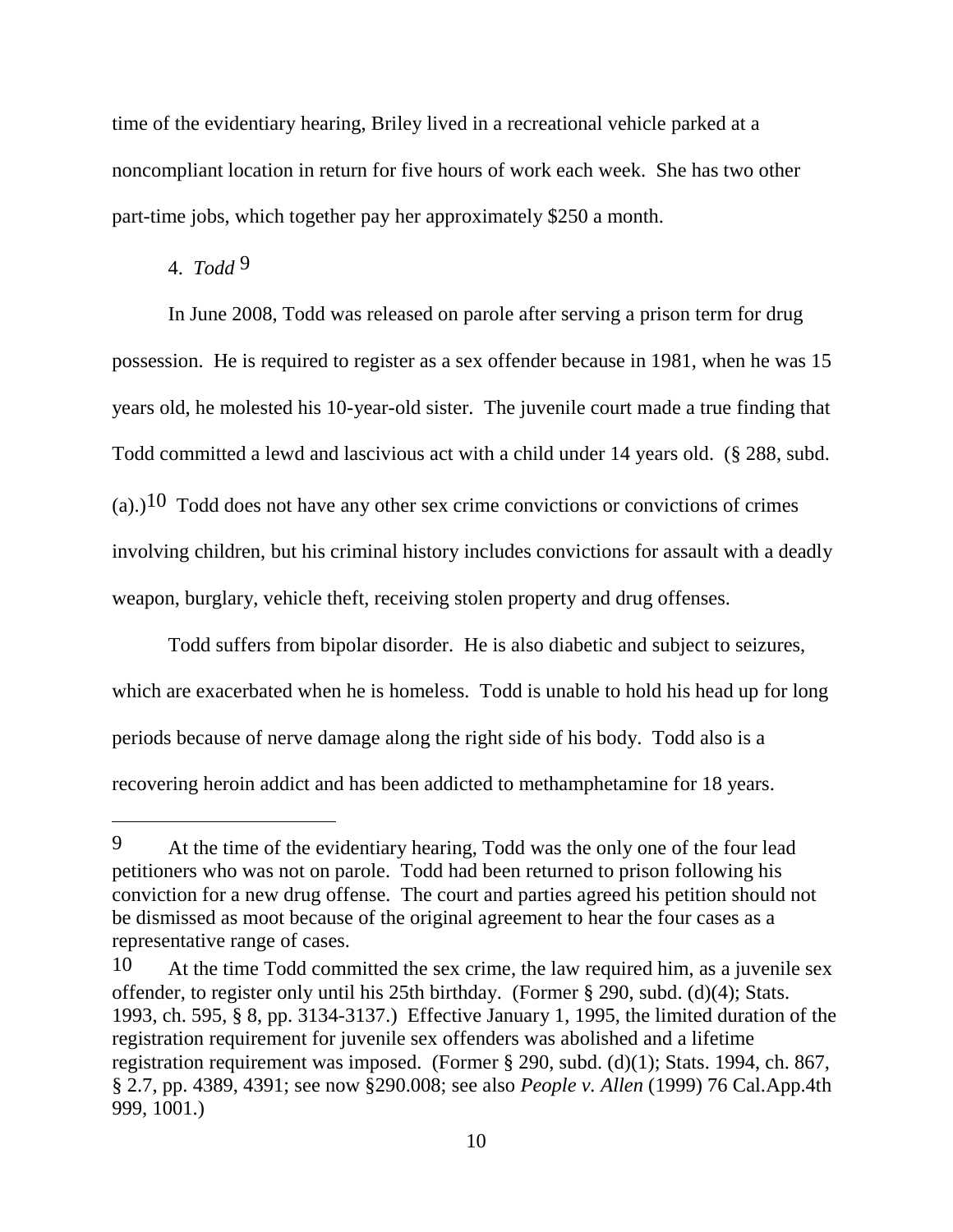Upon his release from prison in 2008, Todd planned to stay with a friend at the Plaza Hotel in downtown San Diego, but he could not because of the 2,000-foot residency restriction. Unable to find compliant housing, Todd followed his parole agent's suggestion that he live in the bed of the San Diego River.

Over the next one and one-half years, Todd was arrested and his parole was revoked numerous times for violating various parole conditions. Throughout that time, Todd was homeless except for the periods he was in custody.

By the time of the evidentiary hearing, Todd had suffered another drug conviction and was in prison.

# B. *Compliant Housing in San Diego County*

 $\overline{a}$ 

In June 2006, Julie Wartell, a crime analyst for the San Diego County District Attorney's Office, collected data and prepared an electronic map depicting the expected effect of the residency restriction of Jessica's Law on available housing in San Diego County. Wartell mapped the location of all public and private schools in the county (kindergarten through 12th grade) and all "active park" locations.<sup>11</sup> Using an automated

<sup>11</sup> "Active park" is taken from section 810.102 (a) of the County of San Diego, Code of Regulatory Ordinances, Vol. II, which reads: " 'Active Recreational Uses' means recreation facilities occurring on level or gently sloping land (maximum 10 %) restricted for park and recreation purposes in a planned development which are designed to provide individual or group activities of an active nature common to local parks in San Diego County, including, but not limited to, open lawn, sports fields, court games, swimming pools, children's play areas, picnic areas, recreation buildings, dance slabs, and recreational community gardening. Active Recreational Uses do not include natural open space, nature study areas, open space for buffer areas, steep slopes, golf courses, riding and hiking trails, scenic overlooks, water courses, drainage areas, water bodies (lakes, ponds, reservoirs), marinas and boating areas, parking areas, and archaeology areas."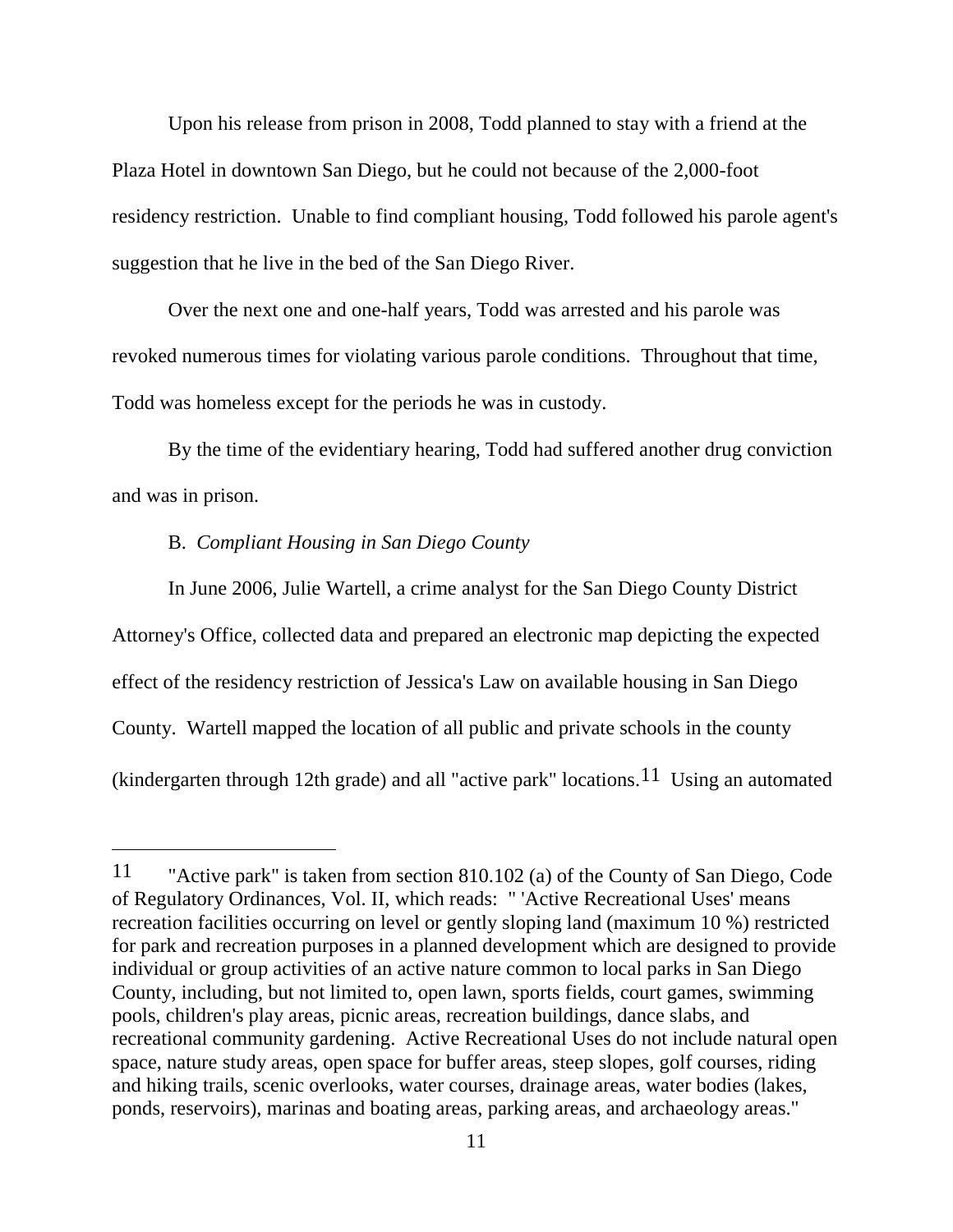mapping program, Wartell used data from the tax assessor's office to show the location of residential land parcels throughout the county. Wartell drew shaded circles around each school and each park on the map to show a 2,000-foot zone or buffer around each of these locations. Thus, Wartell's map showed the location of residences that were not compliant with Jessica Law's residency restriction: any residence within the shaded circles (buffers or exclusion zones) was off limits for registered sex offenders.

In 2010, Wartell twice updated her analysis and map for this litigation to reflect the recent additions of parks and schools in the county. Two analysts with the county's Department of Planning and Land Use refined Wartell's work into a 288-page hard copy Thomas Brothers-like map book, and an online map application, both of which allow a person to view specific areas in much greater detail. In its SOD, the trial court said the map "graphically show[s] huge swaths of urban and suburban San Diego, including virtually all of the downtown area, completely consumed by the [residency] restrictions."

Wartell's research and the maps show about one-quarter (24.5%) of all residential parcels in San Diego County are compliant with the residency restriction of Jessica's Law—that is, are located outside the exclusion zones. If the single family residences are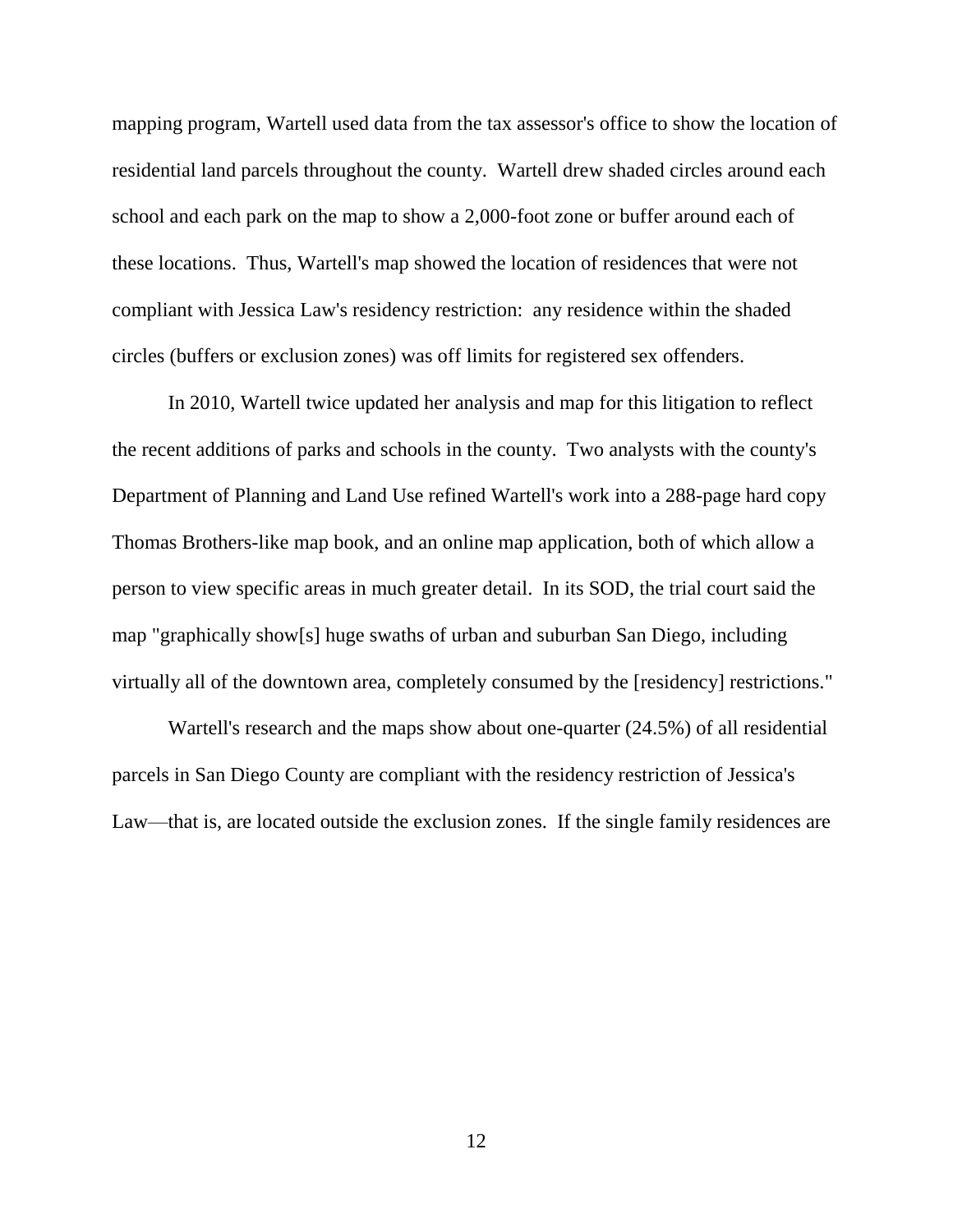eliminated,<sup>12</sup> the percentage of multifamily parcels that are compliant with the residency restriction is less than three percent  $(2.9\%)$ .<sup>13</sup>

However, as the trial court acknowledged, the entire 2.9 percent of multifamily parcels located outside the buffer zones around schools and parks is not available to parolees to rent for a number of reasons. For one thing, the tax assessor residential parcel file used by Wartell include all parcels *authorized* for residential structures—not just those on which residential structures have been built and are in use. Also, the demand for low cost housing in San Diego County has more than doubled in recent years. At the time of the evidentiary hearing, the vacancy rate for rental housing in San Diego County was five to eight percent. Therefore, at any given time, only five to eight percent of the multi-family compliant residences could reasonably be expected to be available for rent.

Petitioners' counsel asked four investigators for the Public Defender's Office to identify a reasonable portion of potential rental units outside the 2,000-foot buffer zones, considering various factors that make it difficult for registered sex offender parolees to secure housing. Such factors include the parolees' limited financial resources that

<sup>12</sup> When released from prison, an individual is given \$200 in "gate money." The vast number of sex offender parolees, such as petitioners, are destitute and have scarce employment possibilities. They are not likely candidates to purchase or rent single family homes. More typically, they find housing in apartments or low cost residential hotels.

<sup>13</sup> During the hearing, Wartell was asked to rework her analysis using data from land use files rather than tax assessor files. Using the substitute data, the percentage of residential parcels that were complaint with the 2,000-foot restriction was 25 percent, and the percentage of multifamily parcels that was complaint was 0.7 percent.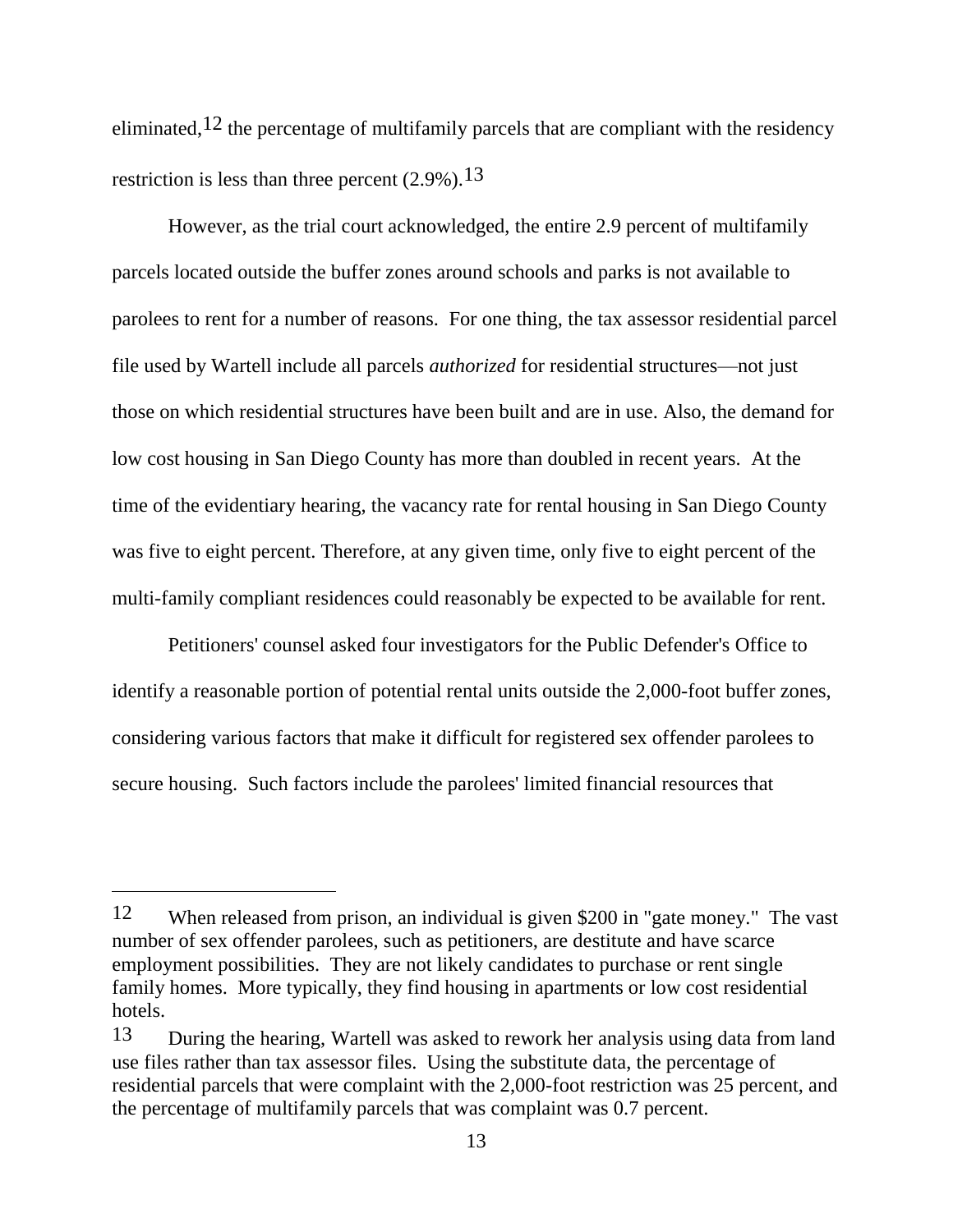typically made rent exceeding \$850 per month<sup>14</sup> prohibitive, their criminal background and the lack of credit history. The investigators each took a portion of Wartell's map (excluding rural areas) and located complaint multi-family parcels with at least five units.<sup>15</sup> The investigators spent approximately 75 hours searching the Internet for the information. The investigators found 13 out of 54 apartment complexes containing more than 60 units rented units for \$850 or less per month, but none of these were in downtown San Diego. Of the 57 apartment complexes with between 15 and 60 units, only nine had units that rented for \$850 or less per month. There were 167 apartment buildings with five to 14 units, but the investigators were only able to find the rental price of units in four of the complexes.

The investigators turned over their list of apartment buildings with five to 14 units to two professors from National University who volunteered to do field investigations. The professors phoned 61 apartment complexes that listed a number for the property manager, and received only 16 responses despite repeatedly calling and leaving messages. The professors spent approximately 30 hours making phone calls. In an attempt to acquire information about the remaining apartment buildings, the professors drove hundreds of miles around San Diego County; this took approximately 60 hours. The professors made contact with people at 45 out of 61 complexes. Twenty-six of these

<sup>14</sup> The \$850 figure was chosen because it is within the range of \$800 to \$1,000 that Social Security Disability Income and Supplemental Security Income recipients in San Diego typically receive per month.

<sup>15</sup> The investigators limited their search to parcels with at least five units because they did not have enough time to research all multiple housing units.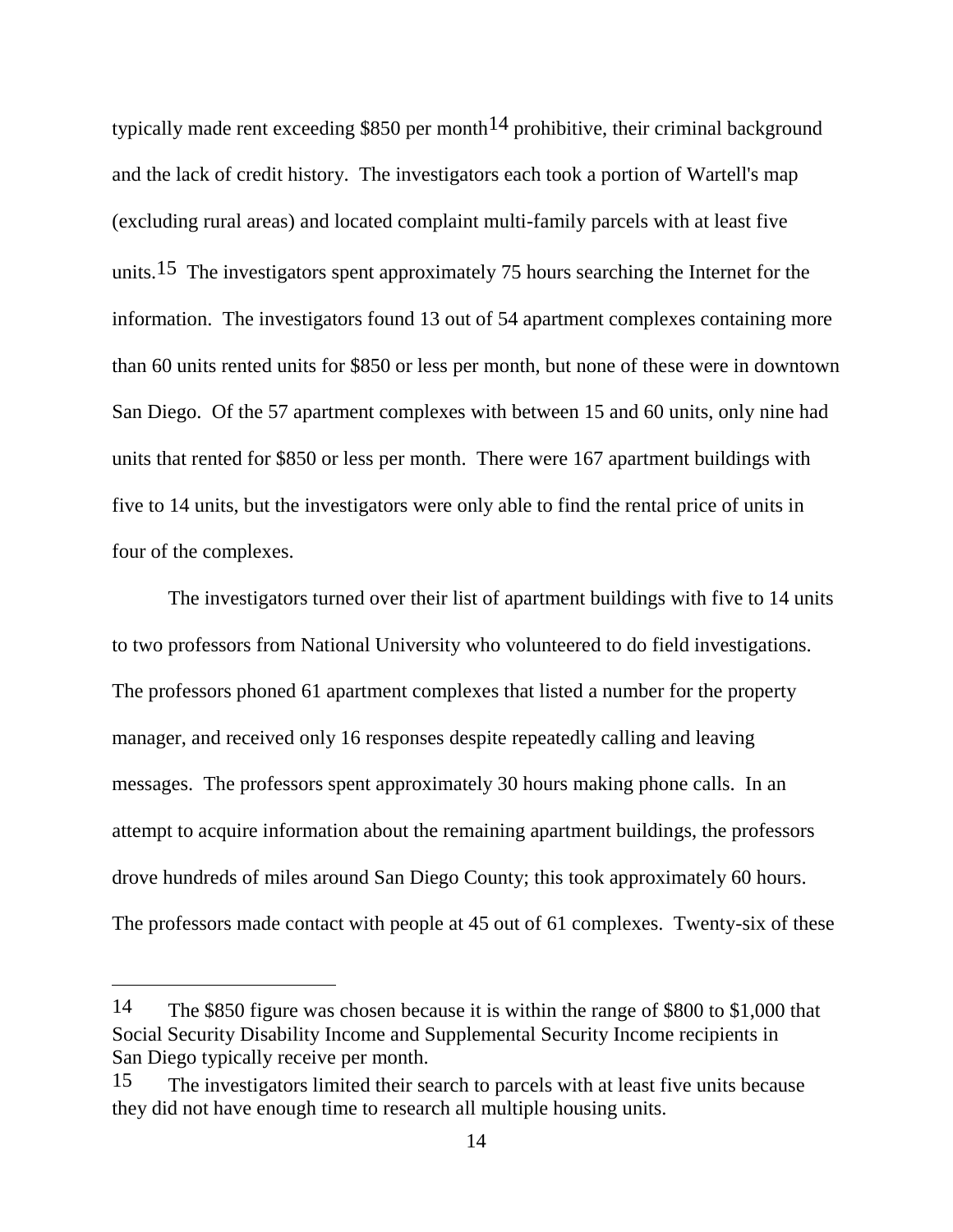were excluded because they did not rent units for less than \$850 per month. Of the remaining 45, only two had all the criteria—a monthly rent of \$850 or less, acceptable move-in costs, and no criminal record or credit check. Neither of these two had a rental unit available. Thomas Green, one of the professors, noted the difficulty in finding the two suitable, compliant residences: "Besides making phone calls, besides driving all over the county to only find two, made—it seems to me like it would be a very difficult proposition to try to find affordable housing that was compliant."

Between September 2007 and August 2010, the number of registered sex offenders on active parole in the city of San Diego who registered as "transient" with the San Diego Police Department increased by four to five times. Prior to Jessica's Law, many registered sex offender parolees lived in residential hotels in downtown San Diego—a situation favored by law enforcement because it fostered better surveillance and supervision. But these hotels either have been demolished as result of redevelopment or they are not compliant with the 2000-foot residency restriction.

At the time of the evidentiary hearing, CDCR's CALPAROLE database showed there were 482 registered sex offenders on active parole in San Diego County who were not in custody or in parolee-at-large status. CDCR officials said 165 of these parolees were transient or homeless. There were 317 sex offender parolees who had a residential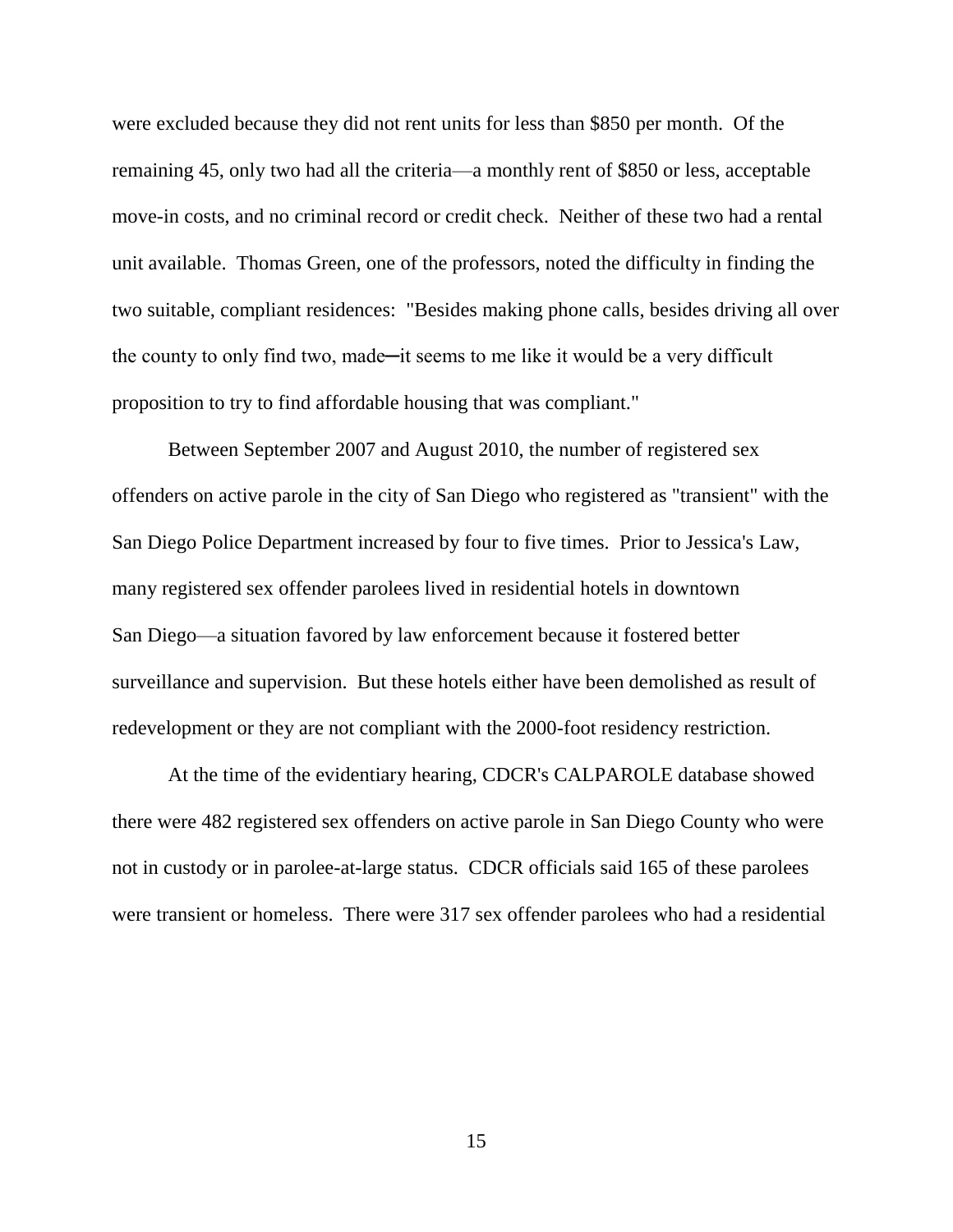address on file with their parole office. The 317 figure presumably included those who had been afforded injunctive relief.<sup>16</sup>

### C. *CDCR Protocol for Jessica's Law Residency Restriction*

Before a sex offender is released from prison, prison officials provide the offender with his or her parole conditions, including the residency restriction of Jessica's Law. Within one day of his or her release, the sex offender parolee is required to report to the assigned parole agent and disclose the address of his or her intended residence. The agent has six working days to verify whether the parolee's intended residence is compliant—that is, it is not within 2,000 feet of a school or park—and inform the parolee. Using a handheld GPS device, the agent measures the distance from the front door of the intended residence to the closest boundary of the school or park. The parolee cannot move into the residence before the agent confirms it is compliant. If the proposed residence is not compliant, the parolee must immediately provide a compliant address or declare himself "transient" and register with the local police accordingly.

"Transient" for this purpose is defined as a registered sex offender parolee "who has no residence." (§ 290.011, subd. (g).) "Residence" is defined as an address "at which a person regularly resides, regardless of the number of days or nights spent there, such as

<sup>16</sup> CDCR posits that if 140 registered sex offender parolees in the county received injunctive relief and they would otherwise have been homeless because of the residency restriction, that leaves 177 parolees (317-140)—more than 36 percent (177 out of 482) who were in compliance with Jessica's Law without the injunctive relief. In its SOD, the trial court discounted this figure because the current status of the parolees receiving injunctive relief—that is, how many continued to be transient and how many were living in noncompliant, but authorized housing—was unclear at that time.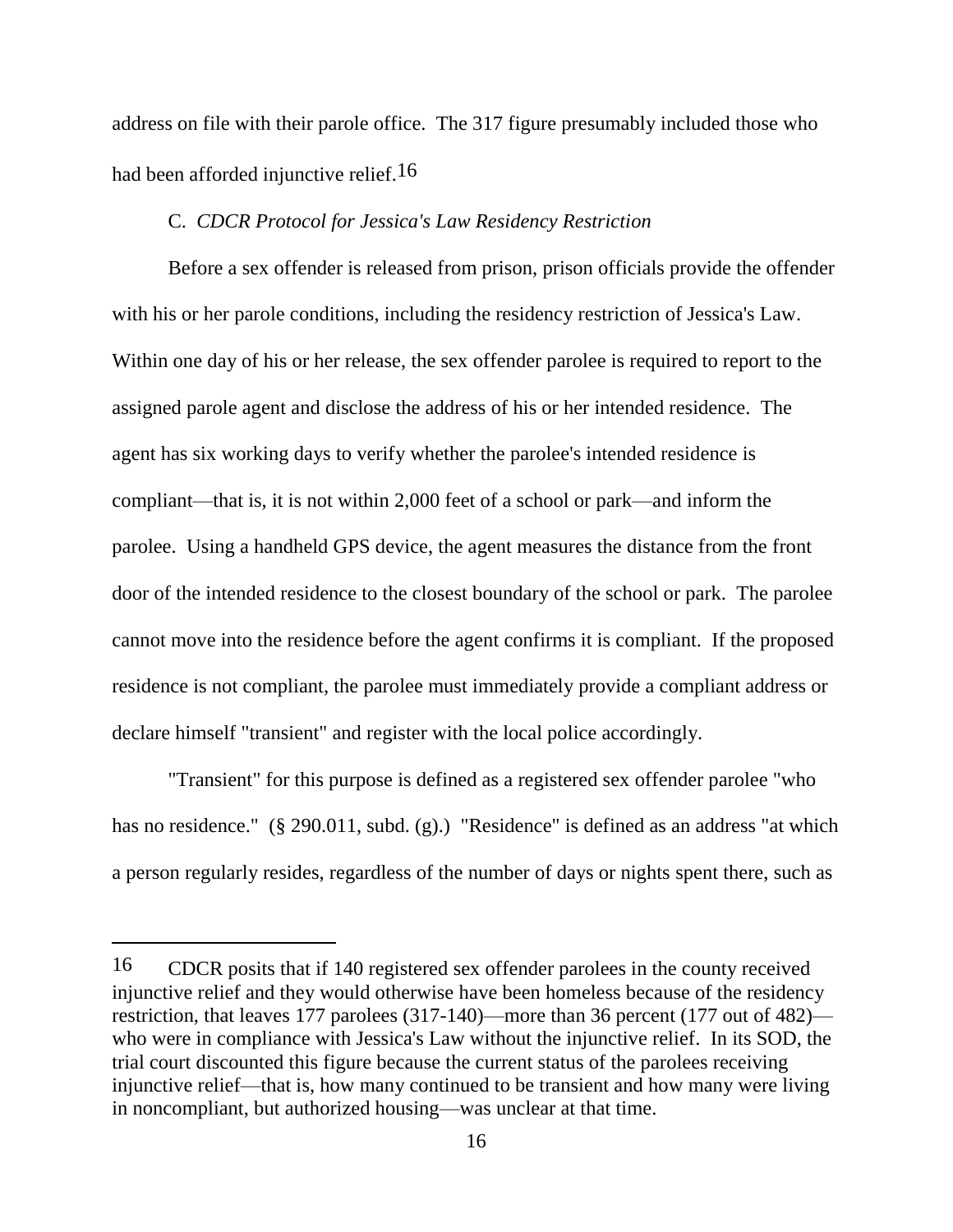a shelter or structure that can be located by a street address, but not limited to, houses, apartment buildings, motels, hotels, homeless shelters, and recreational and other vehicles." (*Ibid*.) It is a parole violation for a transient parolee to be in a noncompliant residence except for up to two hours twice a day to charge his or her GPS device.<sup>17</sup>

The sex offender parolee bears the responsibility for locating compliant housing, which is reflected in Policy No. 07-36. Parole agents are not authorized to tell sex offender parolees where to live or to recommend areas where they should look for compliant housing.

Among other things, CDCR policies require supervisory parole agents (unit supervisors) of agents who handle a sex offender caseload to "continue to collaborate with community-based programs and local law enforcement to facilitate the identification of compliant housing for sex offender parolees." (Policy No. 07-36.) The CDCR policy also requires unit supervisors to "utilize all available resources to obtain a current listing of all public and private schools, and parks within their communities" and to provide "[u]pdated information" from the list to parole agents at least once a month. (*Ibid*.)

CDCR has set up a procedure for waivers of the residency restriction for parolees who are mentally ill and are housed in a mental health facility and for parolees who are in need of medical care in a licensed medical facility that provides 24-hour care.

<sup>17</sup> A transient parolee also is allowed to be in a residence for approved employment, conducting legitimate business and/or obtaining care and treatment from licensed providers.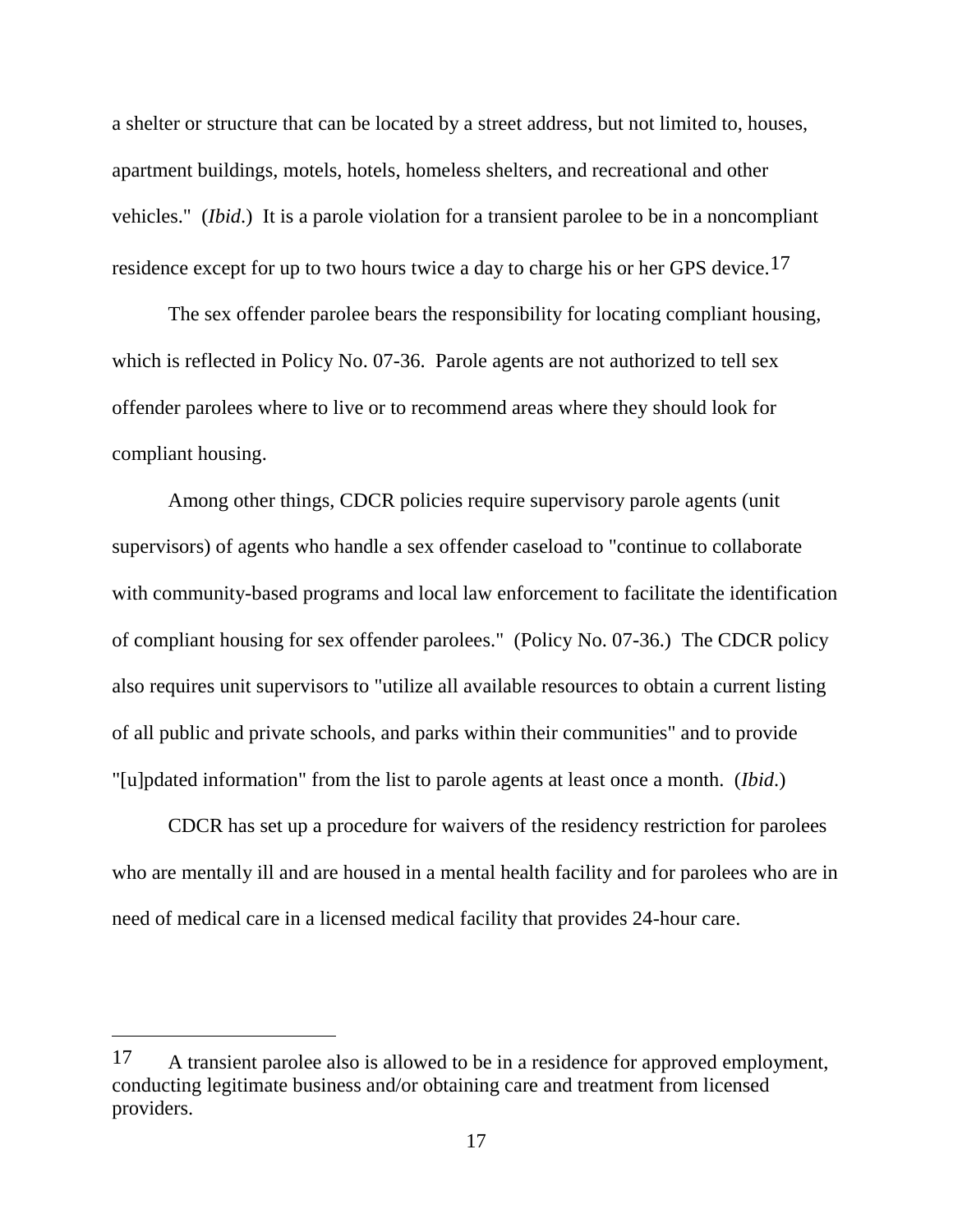Parolees who cannot afford compliant housing may apply for financial assistance in emergency situations if no other resources are available. The assistance, which is considered a loan, is limited to 60 days and cannot exceed \$1,500.

#### D. *Enforcement of Statute as Parole Condition in San Diego County*

Parole Agent Maria Dominguez testified that before Jessica's Law was enacted, she did not allow sex offender parolees on her caseload to live "on the street." Many lived in residential programs or in downtown San Diego hotels, where they could be easily supervised. When her office began enforcing in 2007 the residency restriction of Jessica's Law, agents would show parolees areas they considered compliant or tell them about specific addresses. But when her supervisor was transferred, agents were no longer allowed to advise parolees about compliant areas. If a parolee asked where he or she could live, the agent was instructed to say: "I can't tell you where you could live, but if you bring me an address I will check it and make sure that it's compliant."

Parole Agent Manuel Guerrero, the unit supervisor for one of two San Diego County units supervising sex offender parolees, testified parole agents share information about compliant addresses among themselves, but not with parolees. Guerrero said CDCR policy prohibits parole agents from supplying parolees with specific compliant addresses or neighborhoods for them to consider in pursuing housing.

CDCR has not issued a policy statement defining either "school" or "park" for purposes of enforcing Jessica's Law. Nonetheless, Guerrero defined "school" as any public or private school from kindergarten through 12th grade, but acknowledged some sex offender parolees in San Diego County have received Jessica Law parole conditions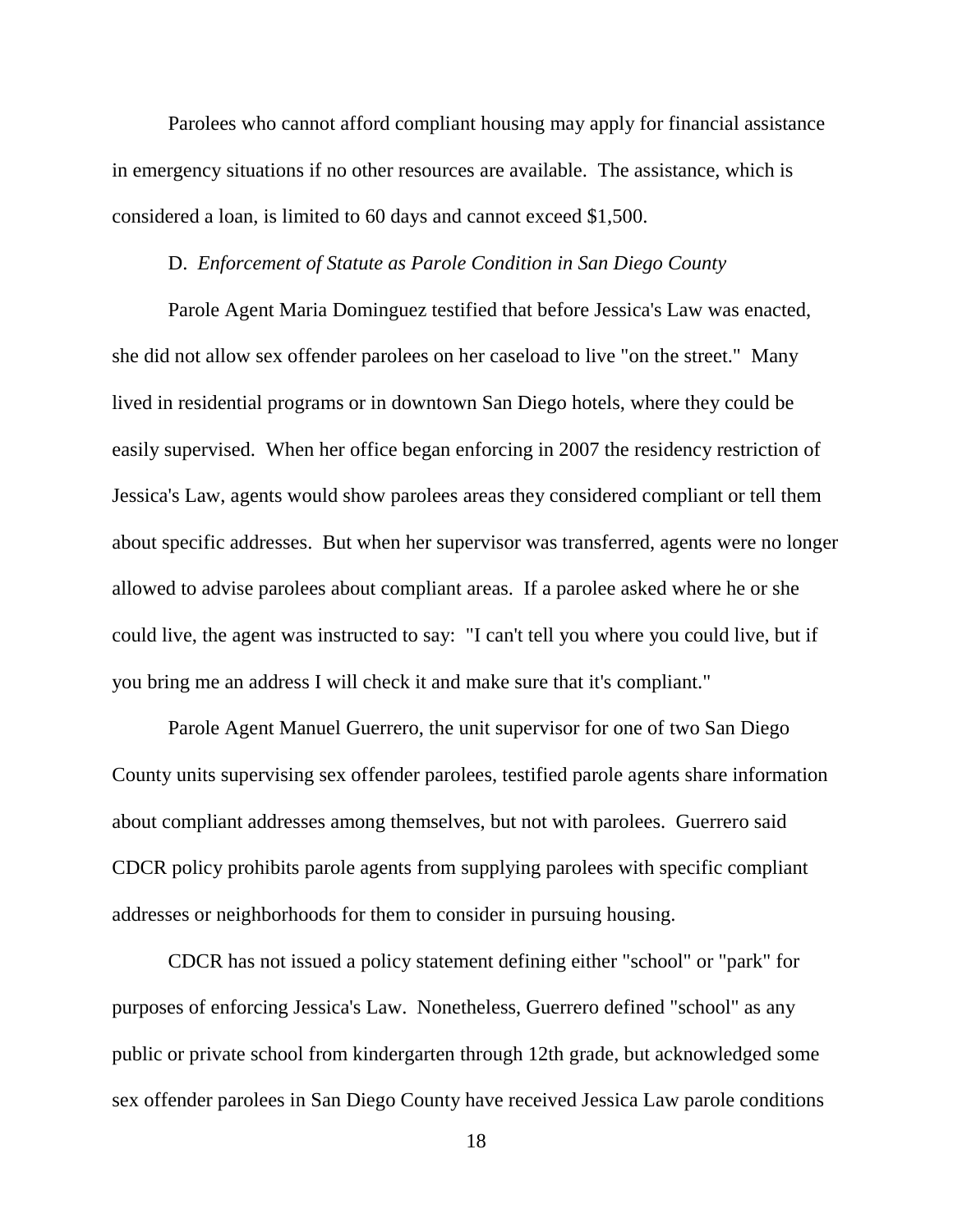that extended the definition to daycare centers. Guerrero defined "park" as an area "where kids would normally be at." Guerrero said he would look at whether the location contains, among other things, open grassy areas, playground equipment or soccer and baseball fields, and whether the area is designated as a park. Guerrero conceded the definition of park sometimes differs among parole agents depending on how an agent interprets the word "park."

Guerrero, who has been a unit supervisor for three and one-half years, was not familiar with CDCR's requirement that unit supervisors work together with community based programs and local law enforcement to improve the identification of compliant housing for sex offender parolees. Guerrero had not done this during his tenure as a unit supervisor. Guerrero also was unaware that he was charged with maintaining a current listing of local schools and parks and providing updates of that list to parole agents at least once a month.

John "Jack" Chamberlin provided psychotherapy counseling for sex offenders at parole outpatient clinics. He testified homelessness among sex offenders hinders the success of their therapy because they lack stability in the lives. Upon learning that the Public Defender's Office had gathered information about compliant housing, Chamberlin invited a deputy public defender to talk to one of the sex offender groups he counseled. Afterward, his supervisor told Chamberlin not to invite the public defender to his other sex offender groups.

Michael Feer, a clinical social worker, provided group and individual counseling to sex offenders at a parole outpatient clinic. When Jessica's Law was implemented, Feer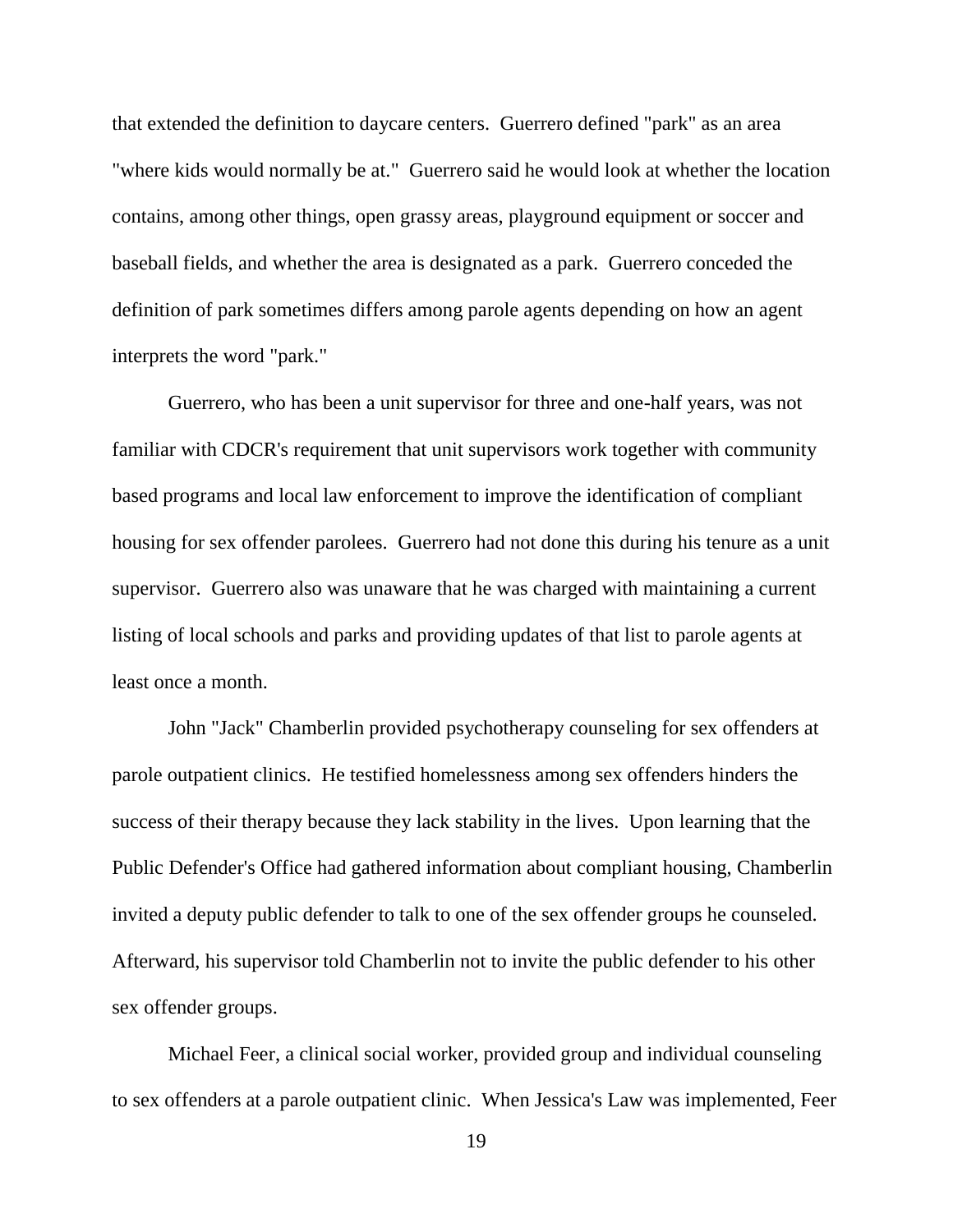tried to assist the offenders he counseled to find compliant housing by using Google Earth, which was on his office computer. In October 2010, Google Earth was removed from all CDCR computers and Feer received an e-mail from the sex offender parole supervisor telling him to stop helping sex offender parolees find housing.

### E. *Trial Court's Findings of Fact*

The trial court made, among others, the following factual findings:

- Despite certain imprecisions, the map book prepared by Wartell is the most accurate assessment of housing that is reasonably available to sex offender parolees in San Diego County.
- Sex offender parolees are unlikely candidates to rent single-family homes; they are most likely to be housed in apartments or low-cost residential hotels.
- "[B]y virtue of the residency restriction alone, [sex offender parolees are] barred from access to approximately 97 [per cent] of the existing rental property that would otherwise be available to [them]."
- The remaining three percent of multi-family rental housing outside the exclusion areas is not necessarily available to sex offender parolees for a variety of reasons, including San Diego County's low vacancy rate, rent prices that are too high and the unwillingness of some landlords to rent to sex offenders.
- In addition to CDCR policy prohibiting parole agents from supplying sex offender parolees with specific information about the location of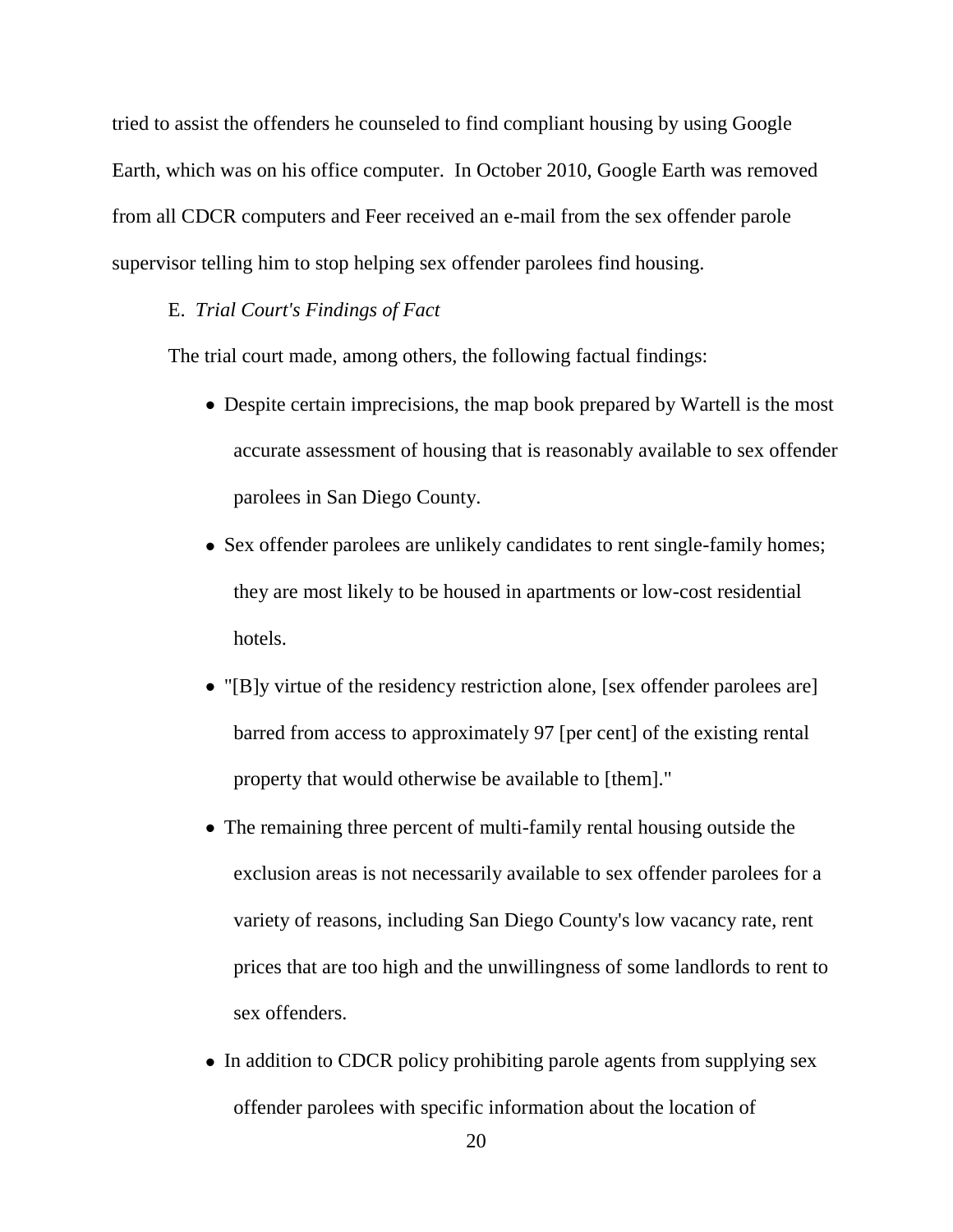compliant housing, parole authorities in San Diego County have taken "affirmative steps to prevent" parole employees from helping parolees find compliant housing.

- "[R]igid application of the residency restriction results in large groups of parolees having to sleep in alleys and riverbeds, a circumstance that did not exist prior to Jessica's Law."
- The residency restriction places burdens on parolees that "are disruptive in a way that hinders their treatment, jeopardizes their health and undercuts their ability to find and maintain employment, significantly undermining any effort at rehabilitation."

## DISCUSSION

## I

### *Introduction*

At issue is the petitioners' claim that section 3003.5(b) is an unreasonable parole condition that infringes on various constitutional rights, including their privacy rights, property rights, right to intrastate travel and substantive due process. (See *In re E.J.*, *supra*, 47 Cal.4th at p. 1270.) "[T]he threshold question common to all of petitioners' remaining as-applied challenges to section 3003.5(b) is whether the section, when enforced as a statutory parole condition against registered sex offenders, constitutes an unreasonable parole condition to the extent it infringes on such parolees' fundamental rights." (*Id*. at p. 1282, fn. 10, italics omitted.)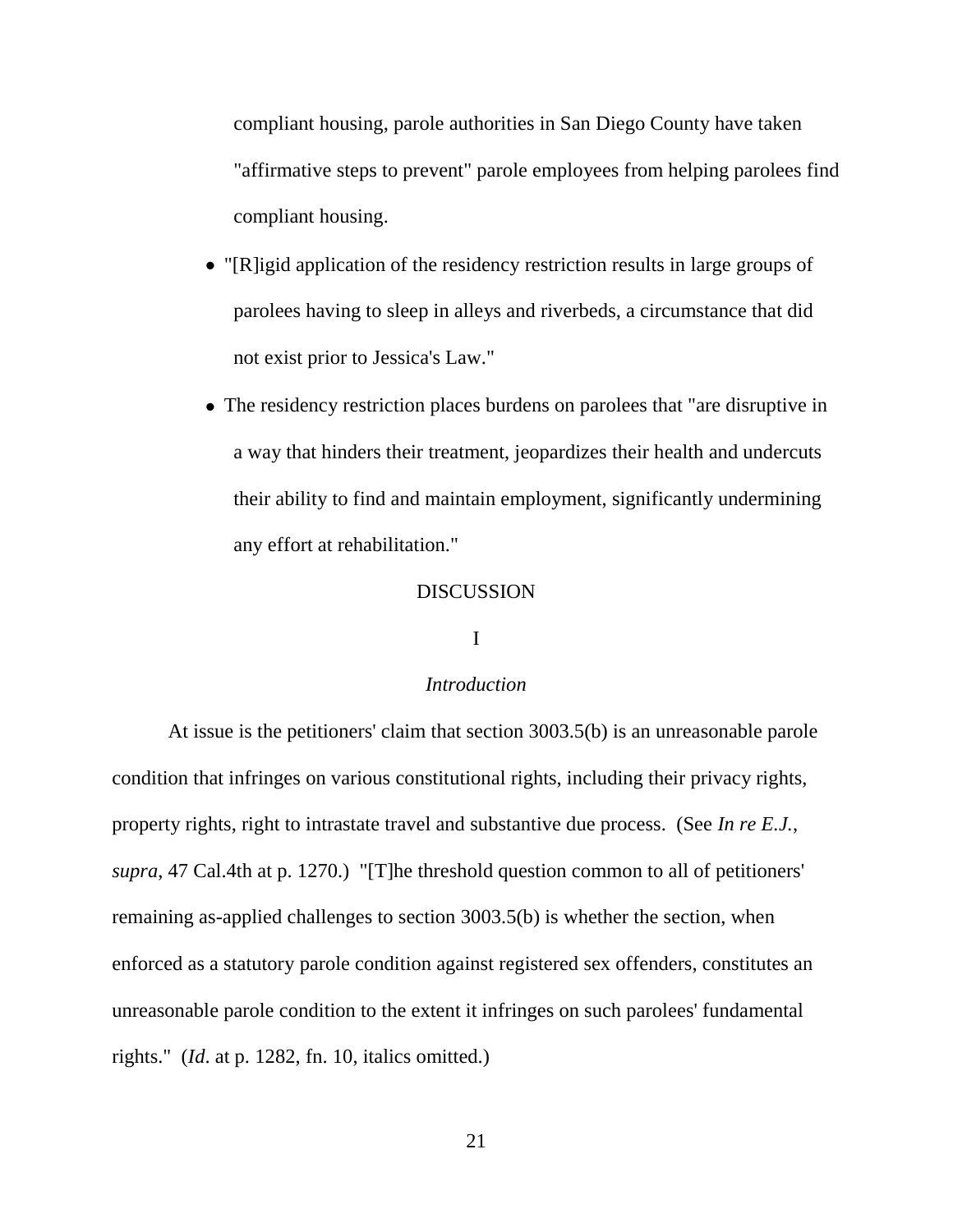In addressing the issue, three basic principles are noteworthy. First, statutes, including those enacted through the initiative process, "are presumed valid and must be upheld unless their constitutionality is positively and unmistakably demonstrated." (*People v. Basuta* (2001) 94 Cal.App.4th 370, 397; see also *People v. Jablonski* (2006) 37 Cal.4th 774, 826.)

Second, it is important to distinguish the limited rights of parolees from the rights of other citizens. Parolees have fewer constitutional rights than do ordinary persons. (*Morrissey v. Brewer* (1972) 408 U.S. 471, 482 [92 S.Ct. 2593].) "Although a parolee is no longer confined in prison[,] his [or her] custody status is one which requires and permits supervision and surveillance under restrictions which may not be imposed on members of the public generally." (*People v. Burgener* (1986) 41 Cal.3d 505, 531, disapproved on other grounds as stated in *People v. Reyes* (1998) 19 Cal.4th 743, 754, 756.) The parolee "is constructively a prisoner in the legal custody of state prison authorities until officially discharged from parole. [Citations.] Clearly, the liberty of a parolee is 'partial and restricted,' [citations] not the equivalent of that of an average citizen . . . ." (*Prison Law Office v. Koenig* (1986) 186 Cal.App.3d 560, 566-567.)

Nonetheless, parole authorities do not have unbridled license to impose any restriction or parole condition they deem proper. (*In re Stevens* (2004) 119 Cal.App.4th 1228, 1234.) "Parole conditions, like conditions of probation, must be reasonable since parolees retain 'constitutional protection against arbitrary [and] oppressive official action.' [Citation.]" (*Ibid*.; *Terhune v. Superior Court* (1998) 65 Cal.App.4th 864, 874; see also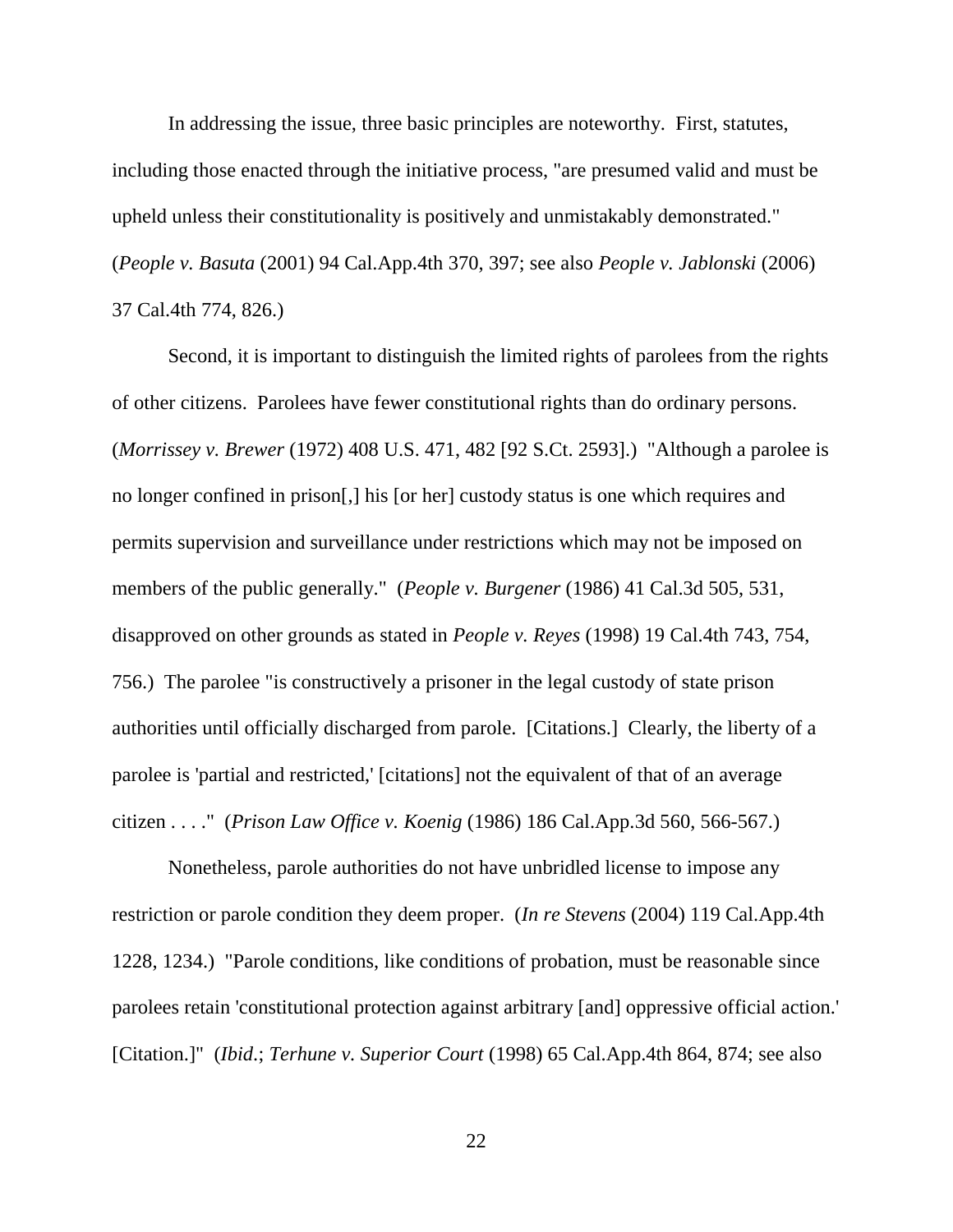*People v. Thompson* (1967) 252 Cal.App.2d 76, 84; § 3053, subd. (a) [state may impose any condition reasonably related to parole supervision].)

Third, it is also important to clarify the nature of the challenge before us —this is an as-applied challenge to section 3003.5(b) as a parole condition—not a facial challenge. "A facial challenge to the constitutional validity of a statute or ordinance considers only the text of the measure itself, not its application to the particular circumstances of an individual." (*Tobe v. City of Santa Ana* (1995) 9 Cal.4th 1069, 1084.) In contrast, an asapplied challenge seeks "relief from a specific application of a facially valid statute . . . to an individual or class of individuals who are under allegedly impermissible present restraint or disability as a result of the manner or circumstances in which the statute or ordinance has been applied." (*Ibid*.) An as-applied challenge "contemplates analysis of the facts of a particular case or cases to determine the circumstances in which the statute . . . has been applied and to consider whether in those particular circumstances the application deprived the individual to whom it was applied of a protected right. [Citations.]" (*Ibid*.)

We review the grant of a writ of habeas corpus by applying the substantial evidence test to pure questions of fact and de novo review to questions of law. (*In re Collins* (2001) 86 Cal.App.4th 1176, 1181.) "[W]hen the application of law to fact is predominantly legal, such as when it implicates constitutional rights and the exercise of judgment about the values underlying legal principles, this court's review is de novo." (*Ibid*.)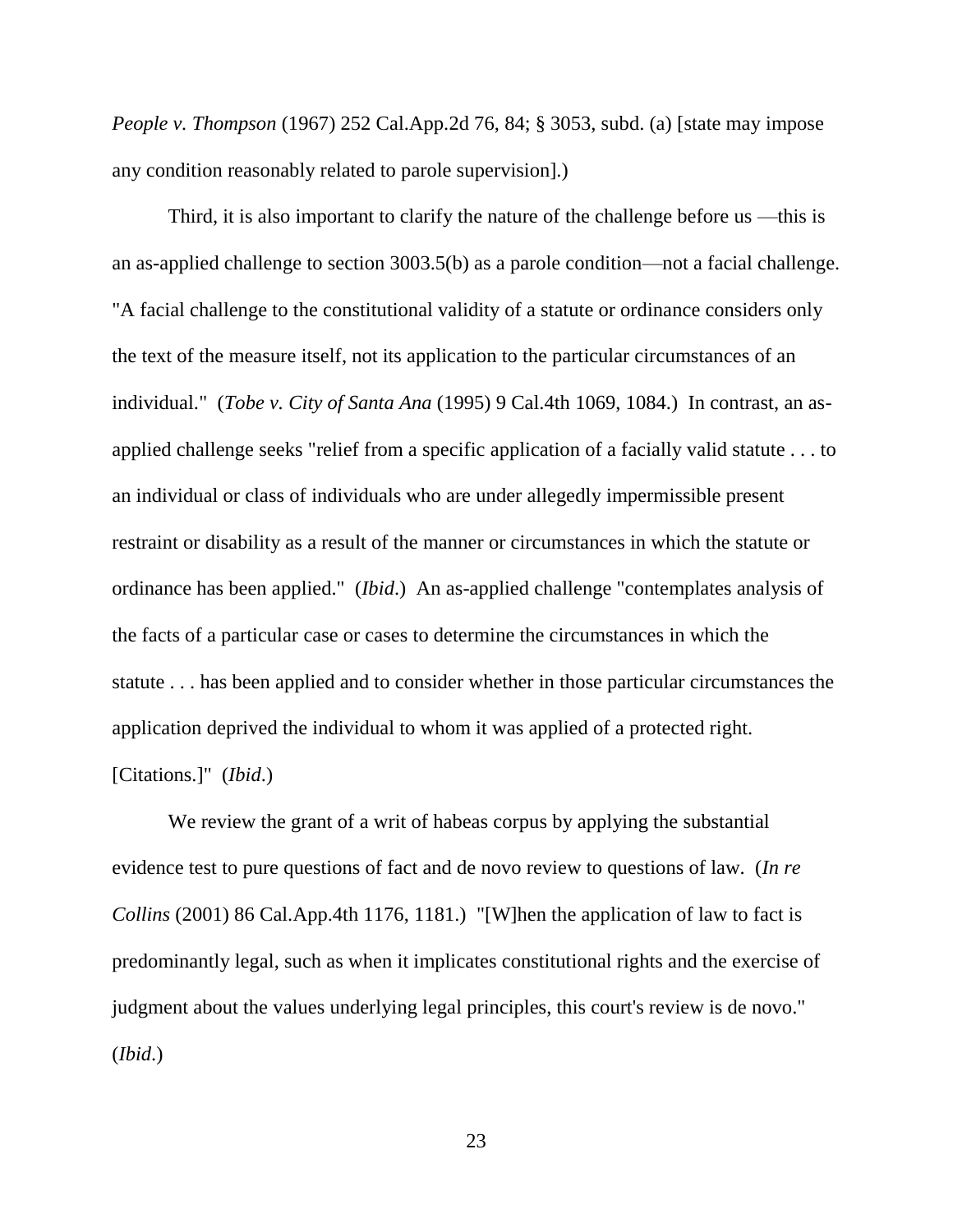From our review of the record, we conclude the trial court's factual findings set forth *ante* in "FACTS, [section] E. *Trial Court's Findings of Fact*" are supported by substantial evidence. Accordingly, we proceed to our de novo review of the legal issues.

#### II

## *CDCR's Contentions*

CDCR contends the residency restriction of section 3303.5(b) is constitutional because (1) it does not infringe upon any constitutional right of parolees, and, (2) even if it did, the restriction is reasonably related to a legitimate government purpose—namely, the protection of children from sex offenders.

CDCR argues the trial court failed to make the standard constitutional inquiry as follows: (1) consider whether the statute infringes on a constitutional right of parolees; (2) if so, settle on the proper level of scrutiny (e.g., strict scrutiny or rational basis); and (3) apply the appropriate scrutiny to determine if the statute impermissibly infringes on the parolee's right. Further, CDCR claims the trial court erred by focusing on whether the residency restriction was narrowly drawn or tailored to the individual parolee.

As CDCR would apply its syllogistic approach, the inquiry properly should have been short-lived because the 2,000-foot residency restriction does not impinge upon any constitutional rights of a registered sex offender parolee. Further, CDCR maintains even if there were an infringement of a registered sex offender parolee's constitutional rights, none of the constitutional interests of such persons is a fundamental constitutional right meriting the higher level of strict scrutiny. CDCR completes its syllogism by arguing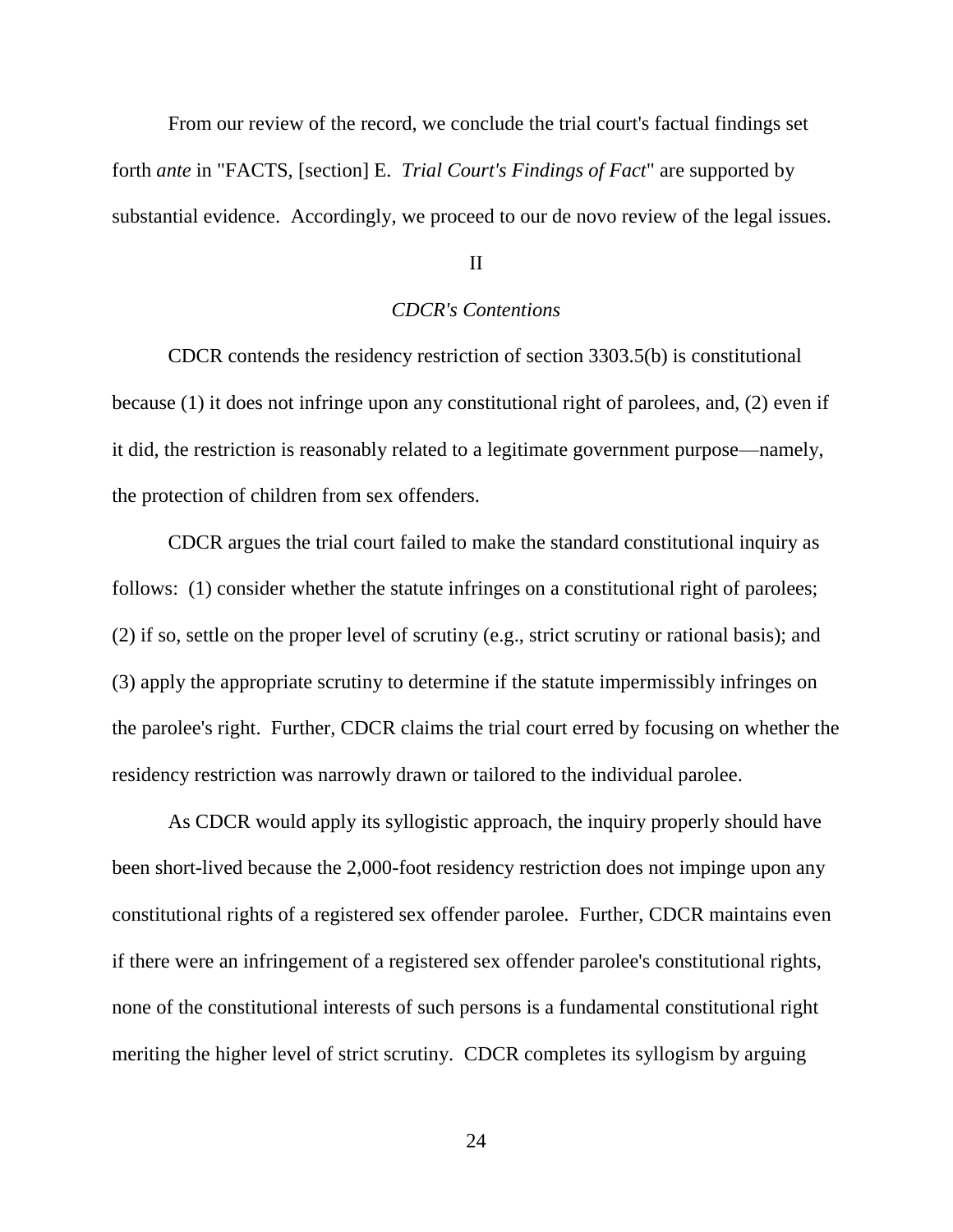section 3303.5(b) is constitutional because it is rationally related to its intended purpose of providing greater protection to children from sex crimes.

# III

#### *Analysis*

The problem with CDCR's suggested analytical approach is that it ignores the direct mandate of our Supreme Court—namely, to determine "whether [section 3003.5(b)], *when enforced as a statutory parole condition against registered sex offenders*, constitutes an unreasonable parole condition to the extent it infringes on *such parolees'* fundamental rights." (*In re E.J.*, *supra*, 47 Cal.4th at p. 1283, fn. 10.) This directive implicitly assumes that registered sex offender parolees have some fundamental rights. Moreover, although the Supreme Court recognized the "limited nature" of the constitutional rights of registered sex offender parolees, it nonetheless pointed out that their parole " 'conditions must be reasonable, since parolees retain constitutional protection against arbitrary and oppressive official action.' " (*Id*. at p. 1282, 1283, fn. 10, quoting *Terhune v. Superior Court*, *supra*, 65 Cal.App.4th at p. 874.)

Here, the trial court correctly identified and followed the Supreme Court's directive by applying a reasonableness analysis to the residency restriction to determine if it, as a parole condition, constituted arbitrary and oppressive official action.

CDCR is correct that it, as the designated state agency, has constructive custody of parolees and serves the compelling interest of ensuring public safety; this is accomplished through supervision and surveillance of parolees under restrictions and conditions that are designed to prevent them from reverting to a criminal lifestyle. ( $\S$  3000, subd. (a)(1);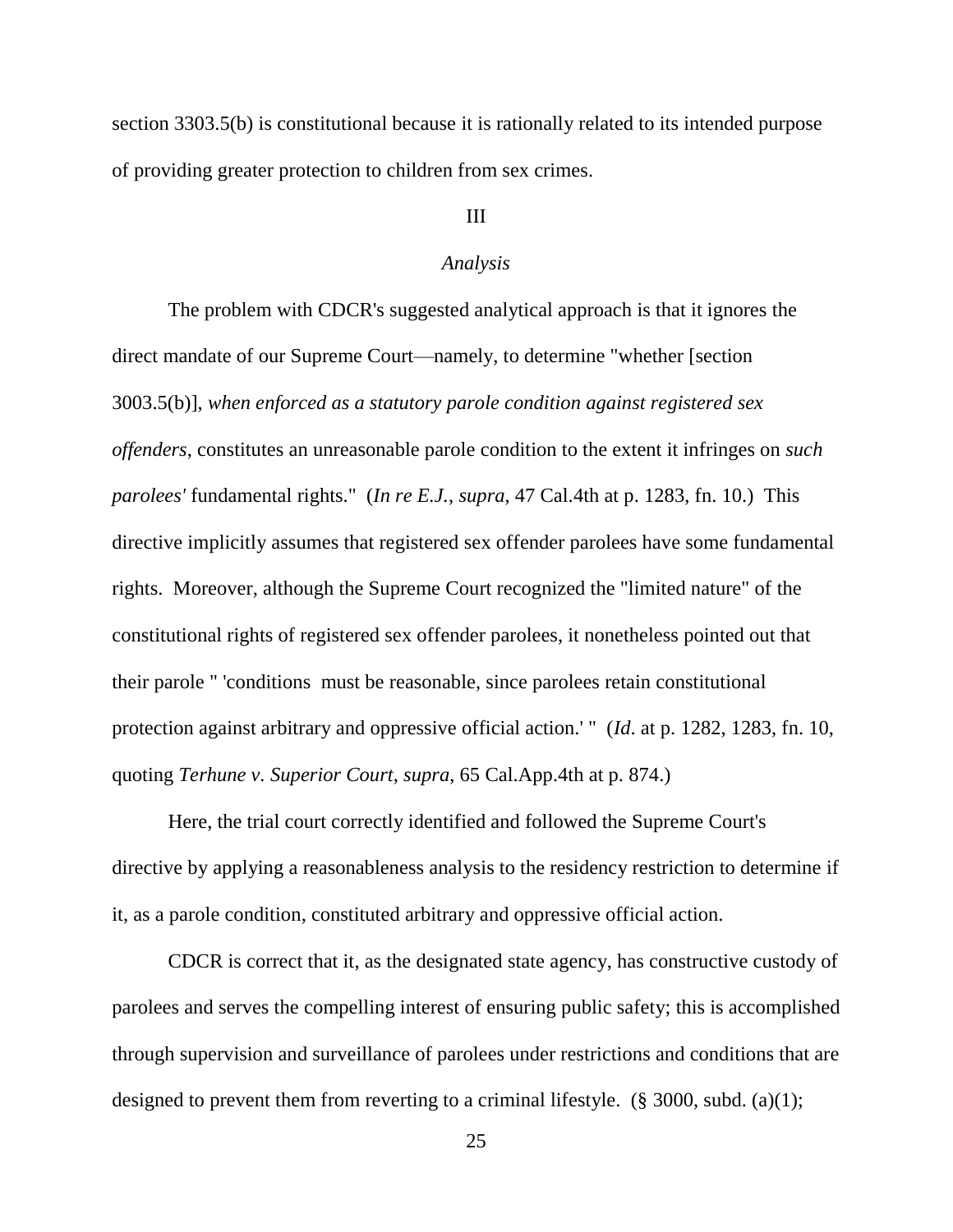*People v. Burgener*, *supra*, 41 Cal.3d at p. 531.) To this end, "[t]he Legislature has given the CDCR . . . expansive authority to establish and enforce rules and regulations governing parole, and to impose any parole conditions deemed proper." (*In re E.J.*, *supra*, 47 Cal.4th at p. 1282, fn. 10.) Conditions of parole typically bar a parolee from having contact with old associates or engaging in past activities; they are designed to prevent the parolee from reverting to a former crime-inducing lifestyle. (*People v. Denne* (1956) 141 Cal.App.2d 499, 508-509; 3 Witkin & Epstein, Cal. Criminal Law (4th ed. 2012) Punishment, § 752, p. 1174.) CDCR also may impose parole conditions that " '*govern a parolee's residence*, his associates or living companions, his travel, his use of intoxicants, and other aspects of his life.' " (*In re E.J.*, *supra*, at p. 1283, fn. 10.) However, such parole conditions must be related to the parolee's crime or " 'reasonably related to deter future criminality.' [Citation.]" (*In re Corona* (2008) 160 Cal.App.4th 315, 321, quoting *In re Stevens*, *supra*, 119 Cal.App.4th at p. 1234.)

CDCR's argument that the residency restriction of section 3003.5(b) does not impinge on any constitutional right is unpersuasive. The trial court found the residency restriction implicated three constitutional rights—the right to travel, the right to privacy and the right to establish a home. We consider the residency restriction in light of the right to travel as the other two rights are closely related to the right to intrastate travel in this context.

The constitutional right to travel, including intrastate travel, has been recognized by California courts. (*In re King* (1970) 3 Cal.3d 226, 234-235; *In re White* (1979) 97 Cal.App.3d 141, 148.) "[T]he right to intrastate travel (which includes intramunicipal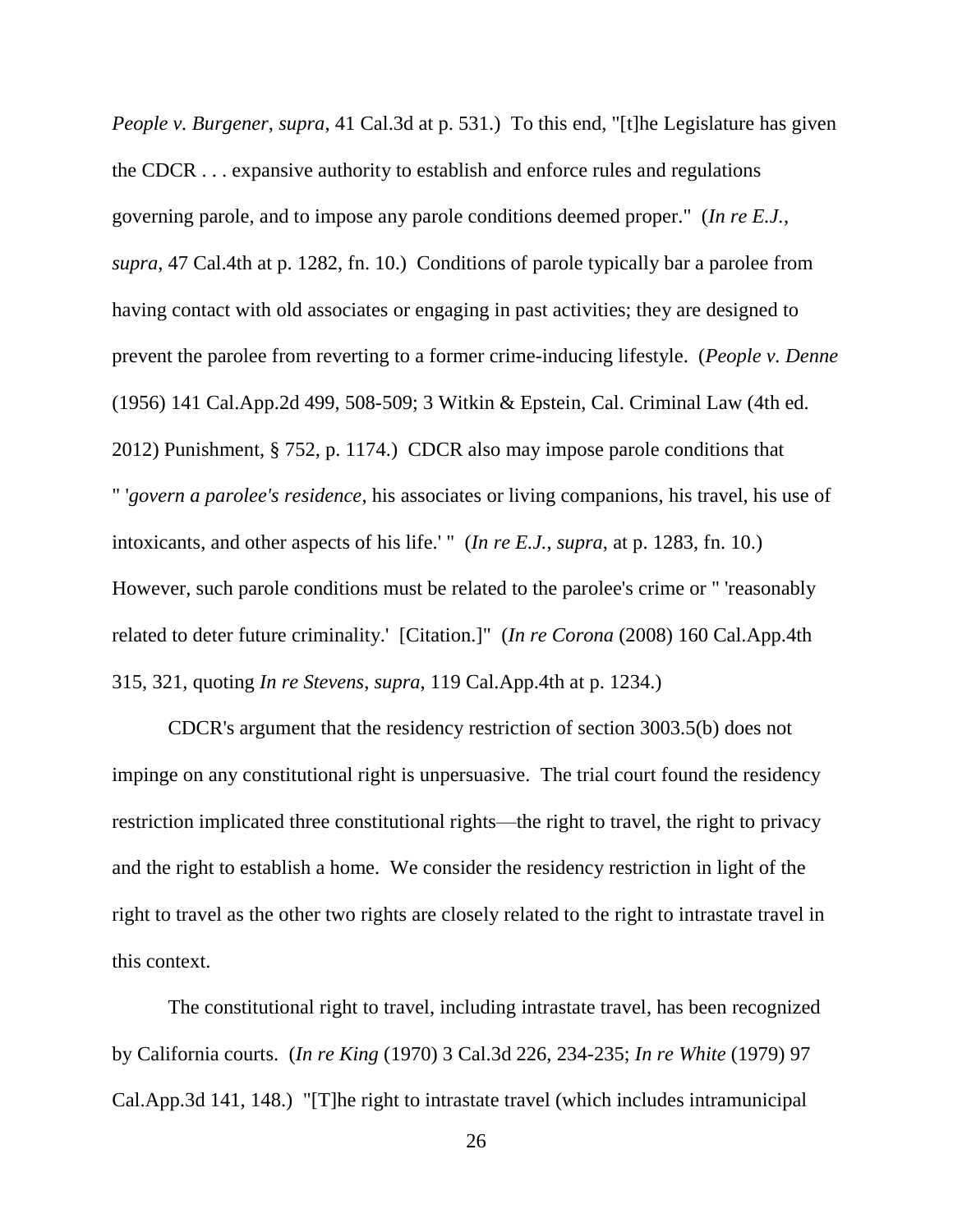travel) is a basic human right protected by the United States and California Constitutions as a whole. Such a right is implicit in the concept of a democratic society and is one of the attributes of personal liberty under common law." (*In re White*, *supra*, 97 Cal.App.3d at p. 148; see also *People v. Smith* (2007) 152 Cal.App.4th 1245, 1250 [registered sex offender on probation has constitutional right to intrastate travel].)

Petitioners claim the residency restriction infringes on their constitutional right to travel because the restriction has made it virtually impossible for them to find affordable compliant housing in San Diego County. Petitioners further claim the restriction has led to widespread homelessness among the County's registered sex offender parolees and has inhibited their freedom of movement within the state. Petitioners liken the effect of the residency restriction to impermissible banishment.

CDCR counters that the residency restriction does not implicate petitioners' right to travel and has no relation to banishment. As CDCR puts it, "[P]etitioners remain free to live or associate with whomever they want, and may, subject to the terms of their parole, travel throughout and access anywhere within California. The only constraint the law imposes is that registered sex offenders may not establish a permanent residence near a school or park."

California courts have held overly broad or unreasonable residency restrictions unconstitutional. (*In re Babak S.* (1993) 18 Cal.App.4th 1077, 1084-1085; *People v. Bauer* (1989) 211 Cal.App.3d 937, 943–944; *People v. Beach* (1983) 147 Cal.App.3d 612, 620-623; *In re White, supra,* 97 Cal.App.3d 141; *In re Scarborough* (1946) 76 Cal.App.2d 648, 650; see also *Alhusainy v. Superior Court* (2006) 143 Cal.App.4th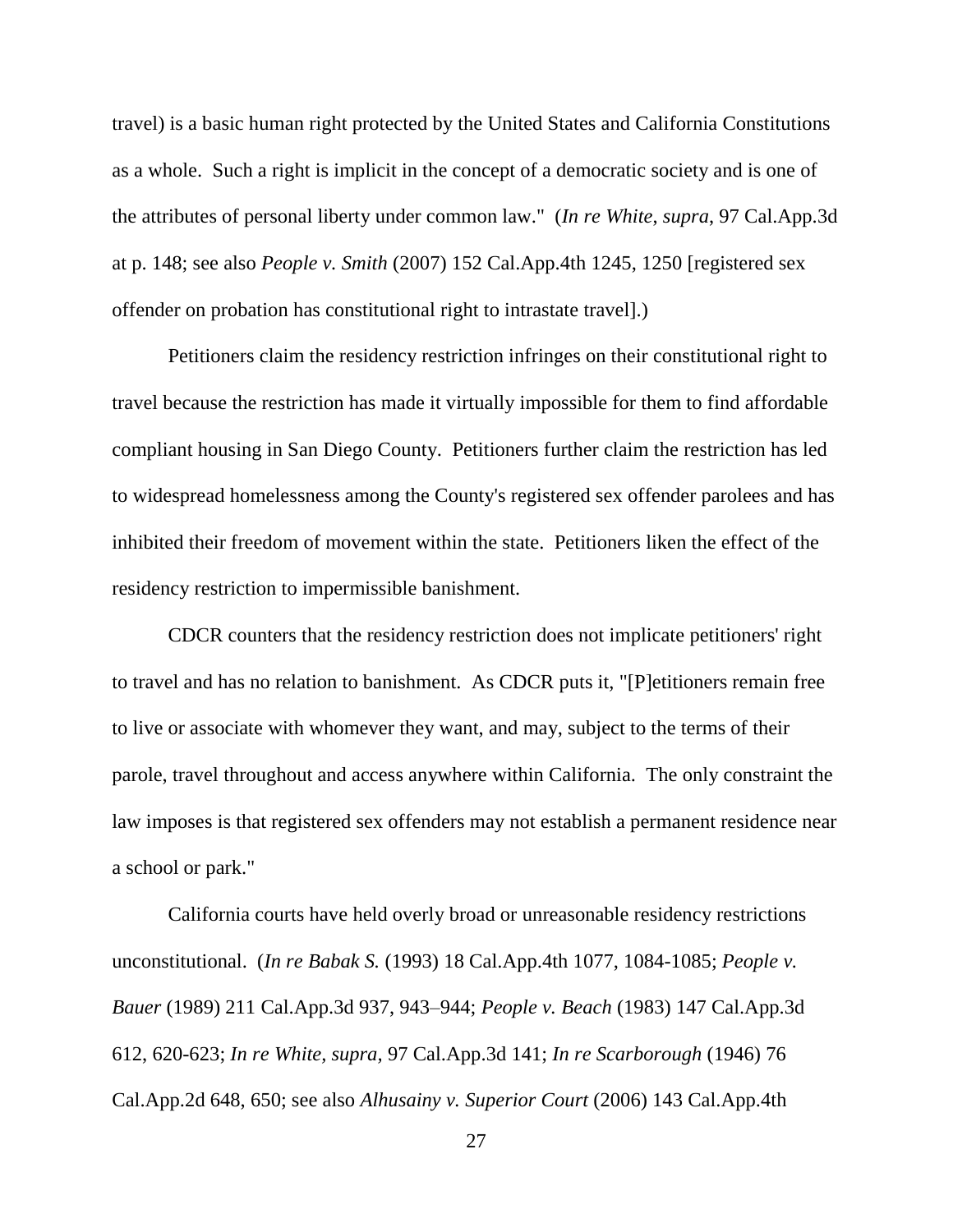$385.$ )<sup>18</sup> CDCR objects to the reliance on such cases, which involve probation conditions, because the rights of a parolee are significantly more limited than the rights of a probationer. (See e.g. *Samson v. California* (2006) 547 U.S. 843, 850 [126 S.Ct. 2193].) We acknowledge that a probationer has more liberty rights than a parolee, but here we are not concerned with their comparative rights; rather, we are focusing on the reasonableness of parole conditions, which is judged by the same standard developed for probation conditions. (See *People v. Burgener*, *supra*, 41 Cal.3d at p. 531 [same criteria applying to constitutionality of probation condition applies to condition of parole]; *In re Naito* (1986) 186 Cal.App.3d 1656, 1661 [same].)

In *In re Babak S.*, *supra*, 18 Cal.App.4th at page 1082, the juvenile court suspended a commitment to the California Youth Authority and imposed a probation condition that the minor reside with his parents in Iran for two years. Observing that the probation condition effectively constituted a two-year banishment from the United States, the Court of Appeal found it did "not pass constitutional muster." (*Id*. at p. 1084.) "Notwithstanding the good intentions of all the concerned parties in this case, the probation condition lacked any reasonable nexus to Babak's present or future criminality, violated his constitutional rights of travel, association and assembly, and constituted a de facto deportation." (*Id*. at p. 1085.) "[I]n order to survive constitutional scrutiny, such conditions not only must be reasonably related to present or future criminality, but also

<sup>18</sup> This court has similarly rejected as unconstitutional unreasonable residency restrictions imposed as probation conditions. (*In re James C.* (2008) 165 Cal.App.4th 1198, 1204-1205; *Alex O. v. Superior Court* (2009) 174 Cal.App.4th 1176, 1183.)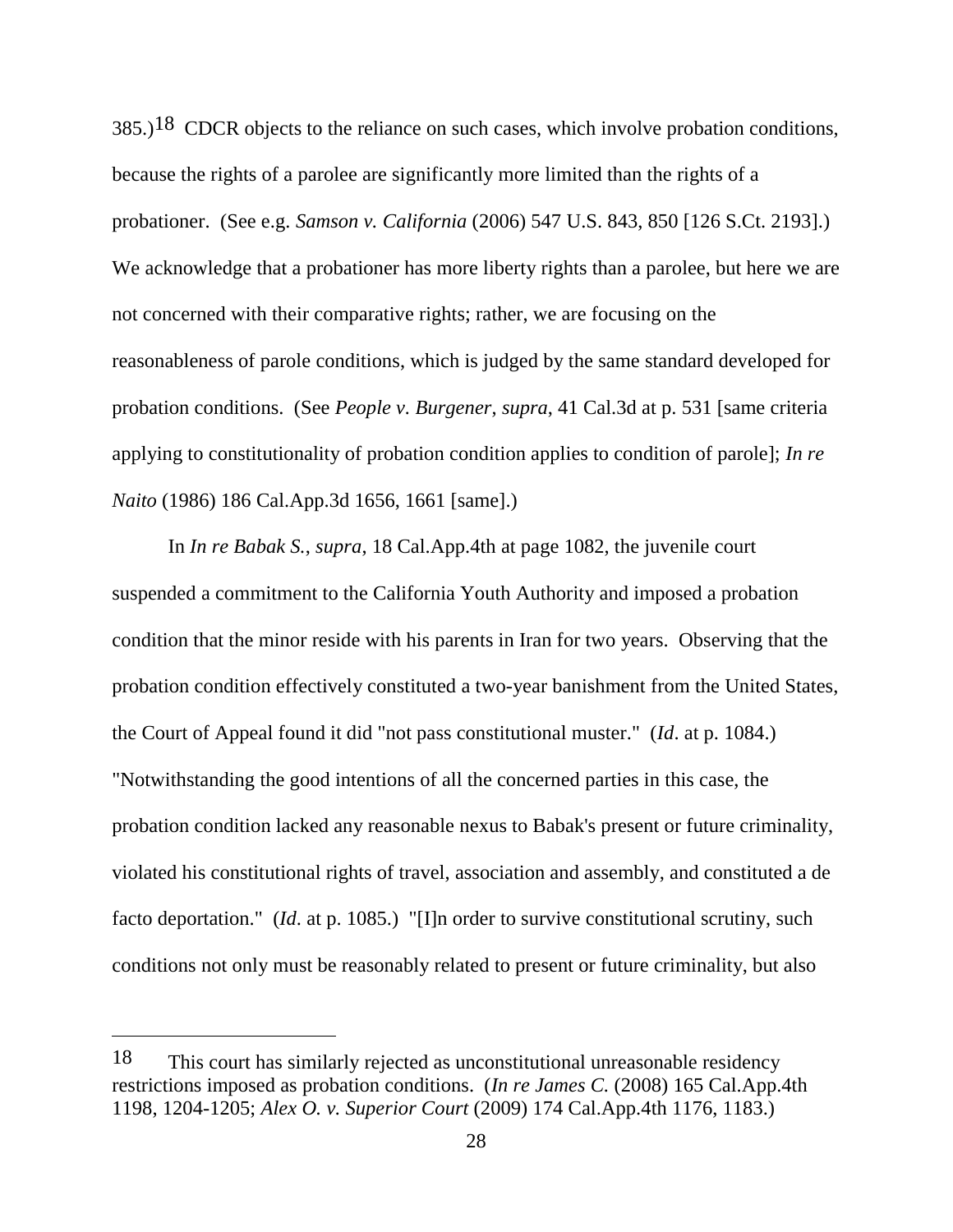must be narrowly drawn and specifically tailored to the individual probationer." (*Id*. at p. 1084.)

In *In re White*, *supra*, 97 Cal.App.3d at pages 143 to 144, a woman convicted of soliciting prostitution challenged a condition of probation that excluded her from three high volume prostitution areas of the city. The Court of Appeal found the blanket prohibition unreasonable and overly broad, noting that there was no direct relationship between the commission of prostitution and the exercise of the right to travel. (*Id*. at p. 150.) The appellate court also said the condition should be more narrowly drawn: "No case has been called to our attention upholding such a broad condition which completely prohibits mere presence in a geographical area *at all times . . . .*" (*Ibid*.)

In *People v. Bauer, supra,* 211 Cal.App.3d 937, a probationer convicted of false imprisonment and assault successfully challenged a condition requiring his residence be approved by his probation officer. (*Id*. at p. 943.) The Court of Appeal struck the condition because there was no showing that it was reasonably related to future criminality. (*Id.* at pp. 943-944.) Further, the appellate court found the residency restriction "is all the more disturbing because it impinges on constitutional entitlements the right to travel and freedom of association. Rather than being narrowly tailored to interfere as little as possible with these important rights, the restriction is extremely broad. The condition gives the probation officer the discretionary power, for example, to forbid appellant from living with or near his parents—that is, the power to banish him." (*Id*. at p. 944.)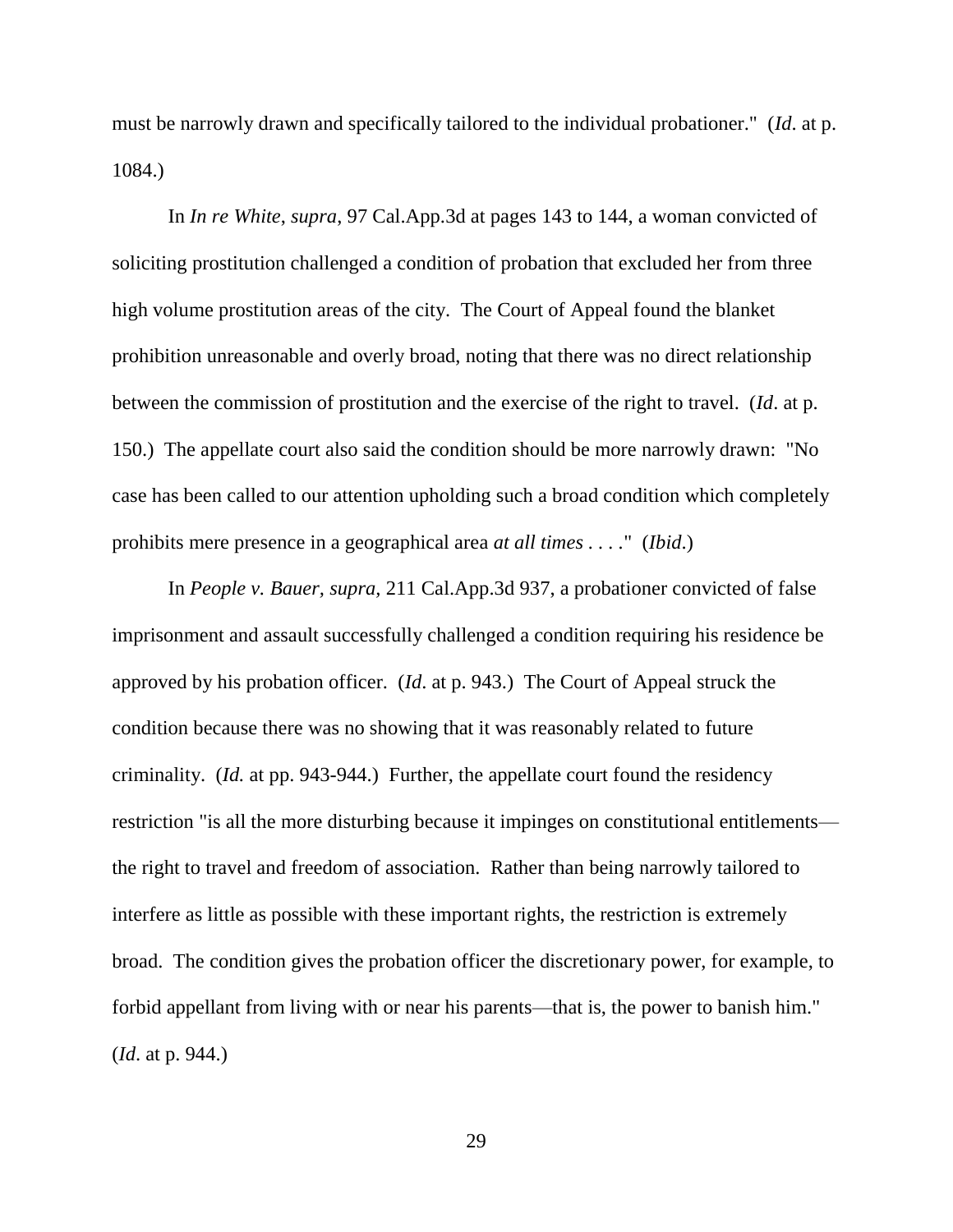In *People v. Beach*, *supra*, 147 Cal.App.3d at page 618, an elderly defendant was convicted of involuntary manslaughter and was granted probation for five years on various conditions, including that she absent herself from her community. The appellate court agreed with the defendant that her banishment from the community where she had lived in her own home for 24 years was both an unconstitutional and unreasonable condition of probation. (*Id*. at pp. 620-622.)

The residency restriction contained in section 3003.5(b), of course, is not a full banishment in the historical sense as practiced by the colonialists as a form of punishment in which an offender was "expelled . . . from the community." (*Smith v. Doe* (2003) 538 U.S. 84, 98 [123 S.Ct. 1140]; see also *United States v. Ju Toy* (1905) 198 U.S. 253, 269- 270 [25 S.Ct. 644].) The residency restriction does not prevent registered sex offender parolees from living in every community in San Diego, nor from visiting communities in which they are not allowed to live.

Nonetheless, the residency restriction prevents petitioners from living in large areas of San Diego County. With the large number of schools and parks in the county's densely populated areas, the 2,000-foot exclusion buffers remove three-quarters of all the residential parcels in the county as potential homes for petitioners. Almost all of the residential parcels in the cities of San Diego, Chula Vista, Vista, El Cajon, Lemon Grove and National City are off limits to petitioners as residences. Further, the housing situation for registered sex offender parolees in San Diego County is worse because they are unlikely to be able to afford to live in single family homes. When single family residential parcels are eliminated from consideration, only 2.9 percent of the county's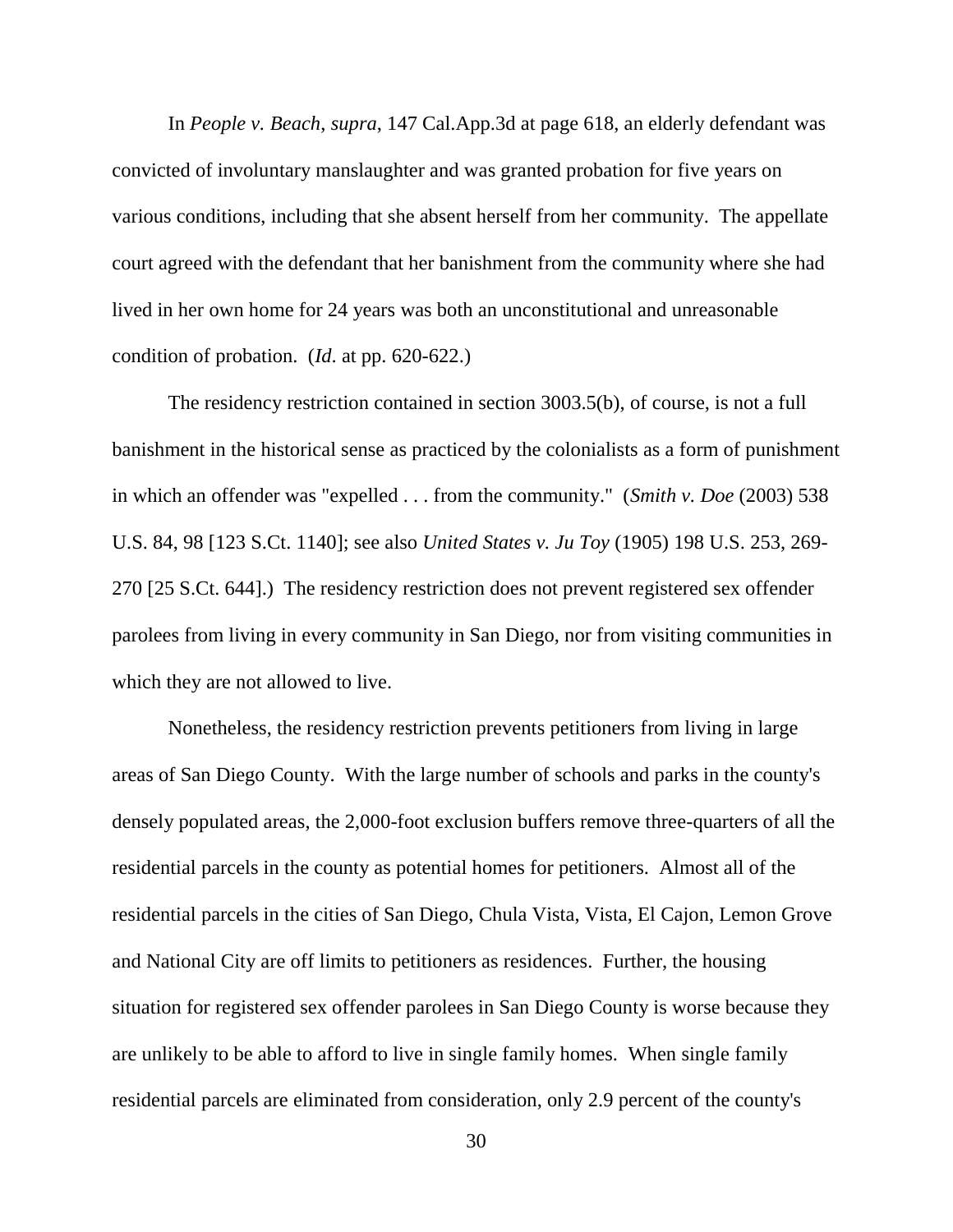multifamily residential parcels fall outside the buffer zones and are therefore compliant with Jessica's Law.

Moreover, when considered from a real world perspective, the housing picture for registered sex offender parolees in San Diego County is even more grim. Given the county's low vacancy rate, the petitioners' general inability to pay more than \$850 to \$1,000 per month for rent, and the unwillingness of many landlords to rent to petitioners with their criminal histories, significantly less than three percent of the county's multifamily residences are realistically available to registered sex offender parolees in the county. There are so few legal housing options in urban areas in the county that many offenders face the choice of living in rural areas or becoming homeless.

Indeed, for more than a year, Briley—following the suggestion of her parole agent—slept in an alley, where 20 registered sex offender parolees also spent their nights. A homeless Taylor also was advised by his parole agent to sleep in an alley and did so for a month. Todd lived along a riverbed with other registered sex offender parolees who had no place else to live. Glynn, too, became a transient, living in a van. As the trial court found, before the residency restriction of Jessica's Law was enforced as a parole condition, there were not large groups of parolees living in alleys and riverbeds in San Diego.

CDCR points out Briley, whose monthly income from three jobs is only \$250, remained homeless for more than one year after she received injunctive relief from the residency restriction. Regarding Taylor, CDCR notes he received assistance for housing, but it was short-lived because of his misconduct. Todd, who is without financial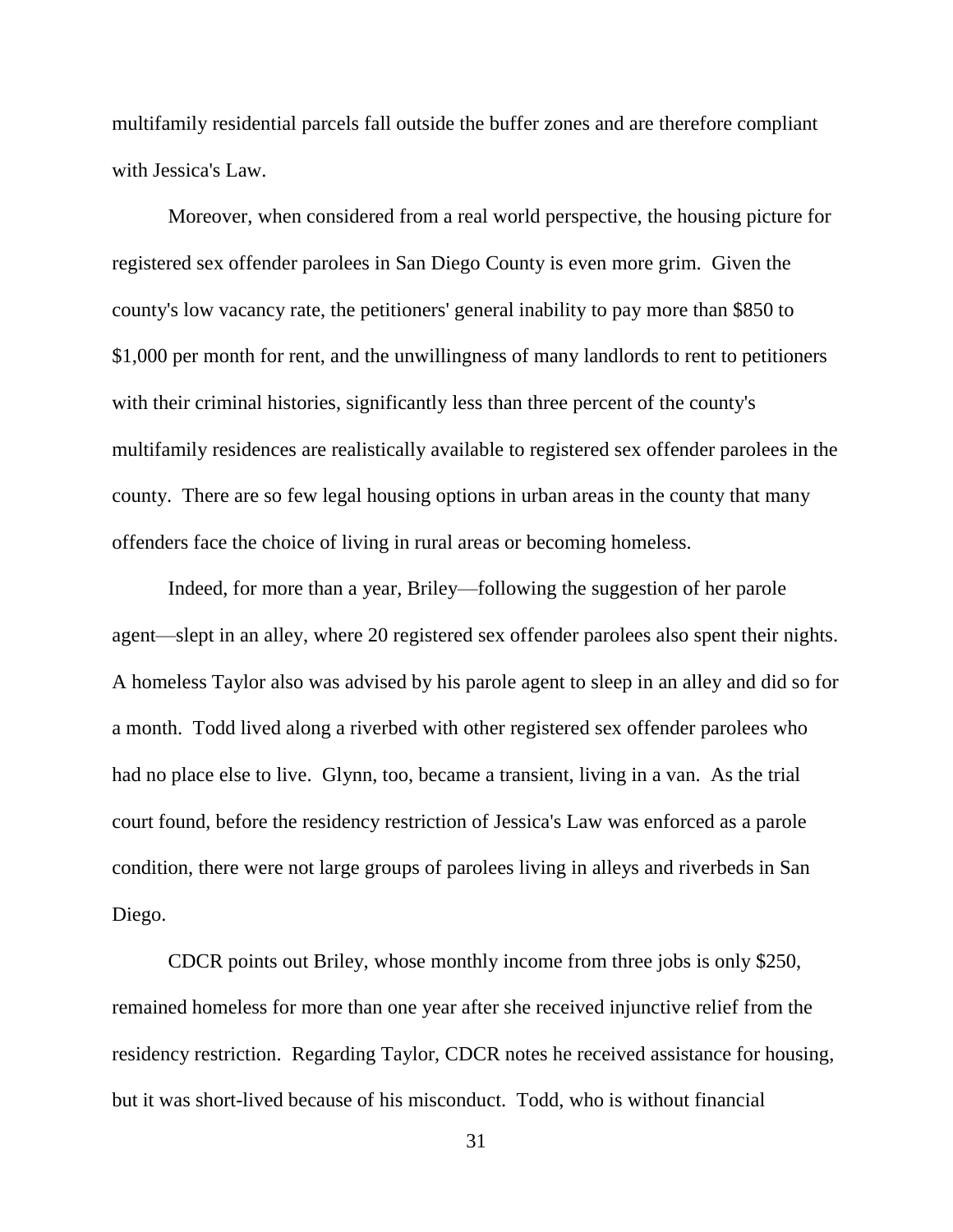resources, had a hard time staying out of custody because of repeatedly violating parole conditions and committing crimes. Moreover, CDCR notes Briley, Taylor and Todd have been homeless a number of times before Jessica's Law was enacted.

We are not persuaded by this argument. These individuals obviously have plenty of problems, which are reflected in their past experiences. However, each of them had plans on where to live upon his or her release from prison that were thwarted by the residency restriction. Taylor planned to live with his nephew, but his nephew's residence was not compliant. Briley could not live with her sister-in-law or at a shelter because of Jessica's Law. (See fn. 8, *ante*.) Todd was going to live in a downtown low cost residential hotel with a friend, but downtown San Diego is basically an exclusion zone. The residency restriction was not merely incidental to petitioners' homelessness; it was a substantial cause of it.

As to Glynn, CDCR claims that like the others, his homelessness had more to do with his criminality than with Jessica's Law. Further, CDCR maintains Glynn's "affirmative decision not to relocate" his family to a compliant location that he had found and could afford "shows . . . the residency restriction has no impact on whether he would become homeless."

We find disingenuous CDCR's attempts to shift blame to Glynn for his homelessness. Glynn would not have been in the position of having to choose between his living in a van and the upheaval of his family from a location that best suited them *but for* the residency restriction. To suggest that Glynn is bereft of constitutional rights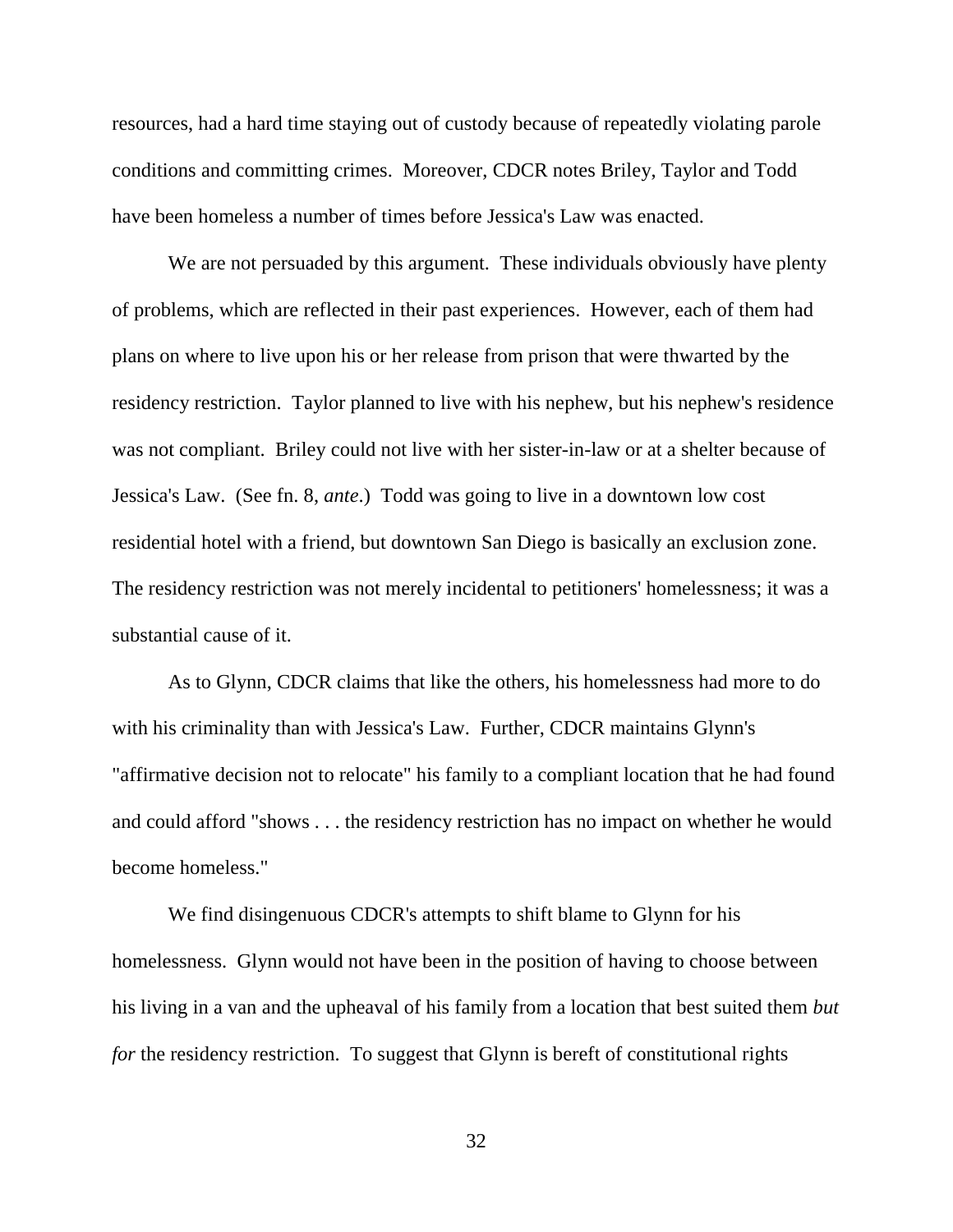because he did not force his wife and children to move to a compliant location against their wishes is unrealistic and unsound.

Petitioners aptly demonstrated that it is no easy task for them to find compliant, affordable housing in San Diego County. The investigative team put together by the Public Defender's Office, armed with a detailed map book showing all compliant parcels in the County and with the Internet, spent months trying to locate such rental housing. The record shows the team came up with only five affordable compliant apartment complexes containing between five and 14 units, which from a practical point of view could be rented by a registered sex offender parolee. For registered sex offender parolees without a map book, use of the Internet, private transportation and telephone access, it is a daunting undertaking to find affordable complaint housing in the county, particularly in light of the CDCR policy prohibiting parole agents from supplying sex offender parolees with specific information about the location of compliant housing.

The residency restriction has other serious implications for petitioners. Rehabilitative and medical treatment services for parolees are generally located in the densely populated areas of the county. Relegated to rural areas of the County, petitioners are cut off from access to employment, public transportation and medical care. For petitioners, such as Taylor and Todd who have serious health issues, access to medical care is critical. For example, Taylor, a cocaine addict who has AIDS, had been accepted at Etheridge Center, a residential drug facility which was close to the clinic where he was receiving treatment for AIDS. But the Etheridge Center is in a residential exclusion zone under Jessica's Law, and Taylor's application for a waiver was ultimately denied.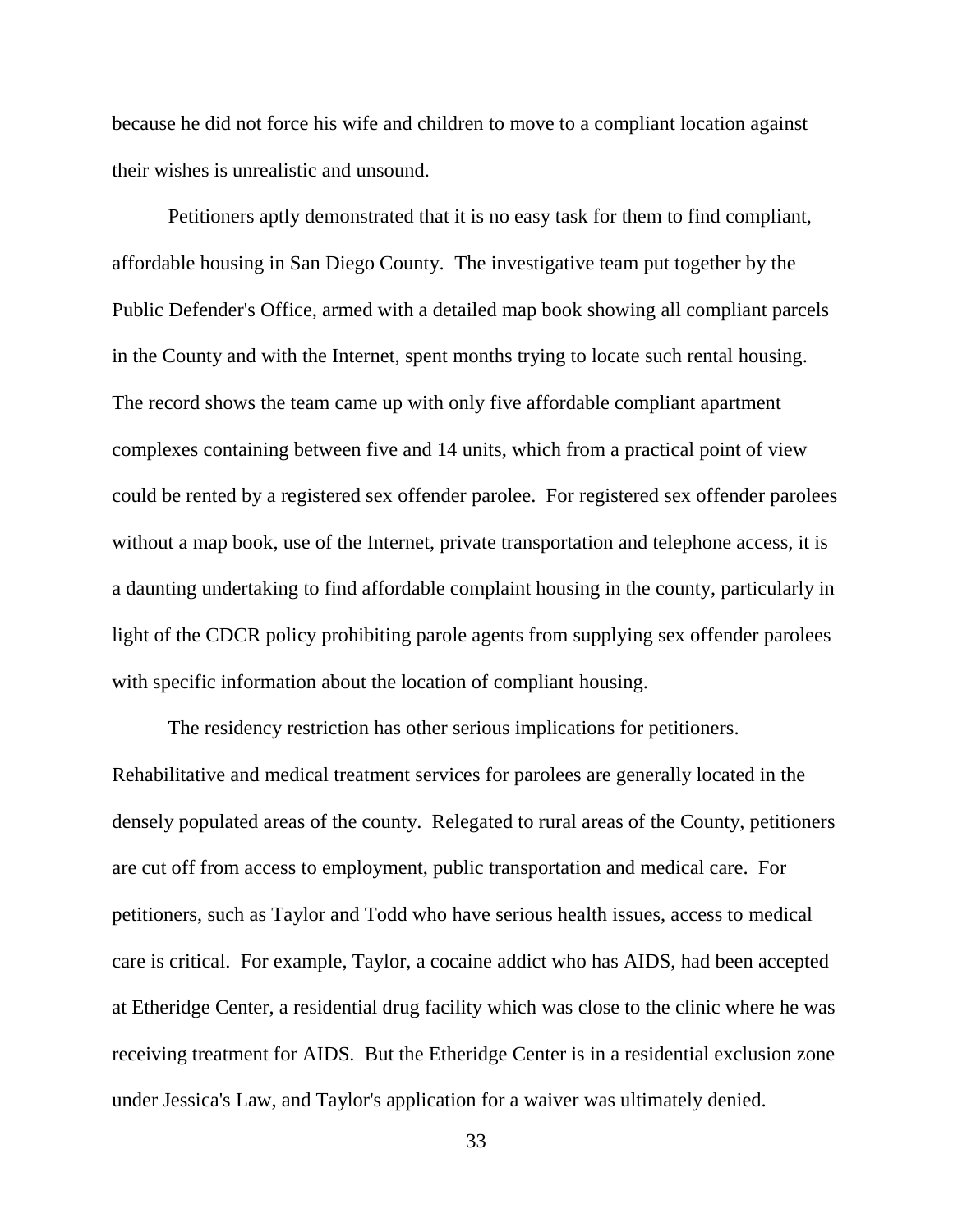Petitioners also face disruption of family life because of the residency restriction. Although the restriction is silent regarding whether a sex offender parolee can live with his or her family, if the family member's residence is not in a compliant location, the parolee cannot live there. Upon his release from prison, Glynn was unable to live with his wife and three children because the family residence was within 2,000 feet of a school or park. Until the court granted him injunctive relief, Glynn was living in a van and was limited to spending only two, two-hour periods (one in the morning and one in evening) in the family home—to recharge the battery for his GPS ankle bracelet.

Similarly, Taylor and Briley expected to live with relatives when they were released from prison, but could not do so because their relatives' residences were within a 2,000-foot exclusion area. In the case of Taylor, who has a myriad of serious health problems, the residency restriction prevented him from living with his nephew, who is married to a health care professional.

Cases such as *In re Babak S.*, *supra*, 18 Cal.App.4th 1077, *In re White*, *supra*, 97 Cal.App.3d 141 and *People v. Bauer*, *supra*, 211 Cal. App.3d 937, teach that restrictions on constitutional rights should be narrowly tailored rather than overbroad. "If available alternative means exist which are less violative of the Constitutional right and are narrowly drawn so as to correlate more closely with the purposes contemplated, those alternatives should be used [citations]." (*In re White*, *supra*, at p. 150.)

Such concerns were voiced in *People v. Smith*, *supra*, 152 Cal.App.4th at page 1247, in which the appellate court struck down a probation condition imposed by the Los Angeles County Probation Department on all registered sex offenders that prohibited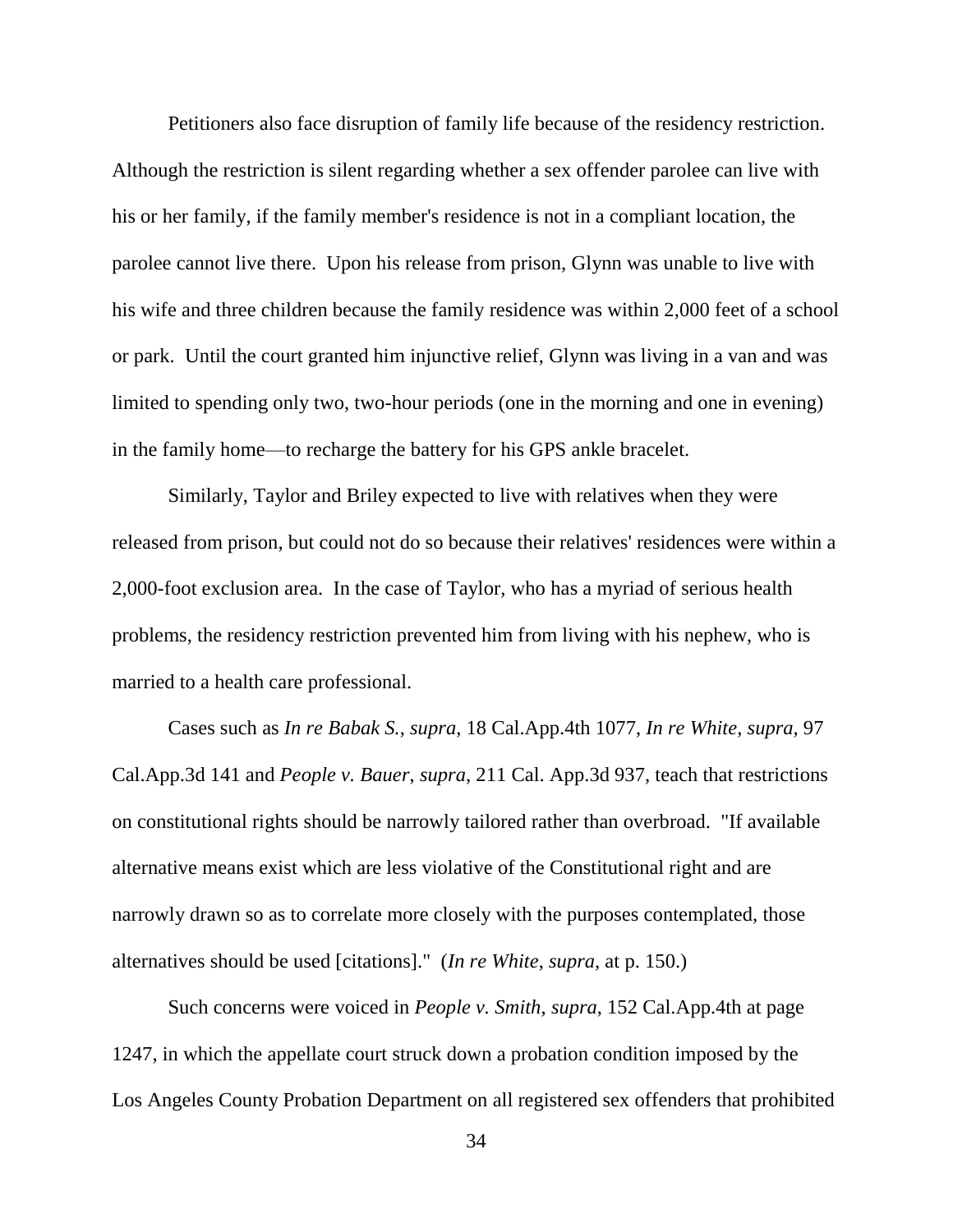them from leaving the county for any reason. The Court of Appeal noted the blanket travel restriction was not reasonably related to Smith's crime (*id*. at p. 1252) and was imposed without consideration to Smith's circumstances, such as his employment (*id.* at pp. 1251-1252). "Smith has a constitutional right to intrastate travel [citations] which, although not absolute, may be restricted only as reasonably necessary to further a legitimate governmental interest [citation]." (*Id*. at p. 1250.) The appellate court reversed the condition and remanded the case to the trial court "with directions to fashion a less restrictive limitation based on Smith's particularized circumstances or, in the alternative, to eliminate the travel restriction with regard to Smith's work." (*Id*. at p. 1253.)

We find the blanket residency restriction, as applied in San Diego County, excessive and unduly broad in relation to its purpose—namely, to establish predator free zones around schools and parks where children gather. The statute limits the housing choices of all sex offenders identically, without regard to the type of victim or the risk of reoffending.

In addition, the record shows the residency restriction effectively bars sex offender parolees from living in about 97 percent of the existing multifamily rental property that otherwise would be available to them, including in affordable housing located in downtown San Diego where the record shows they are more apt to receive other needed and vital services. The record also reflects that the percentage of multifamily rental housing ostensibly available to sex offender parolees is substantially less than the remaining three percent of that market because of San Diego County's low vacancy rate,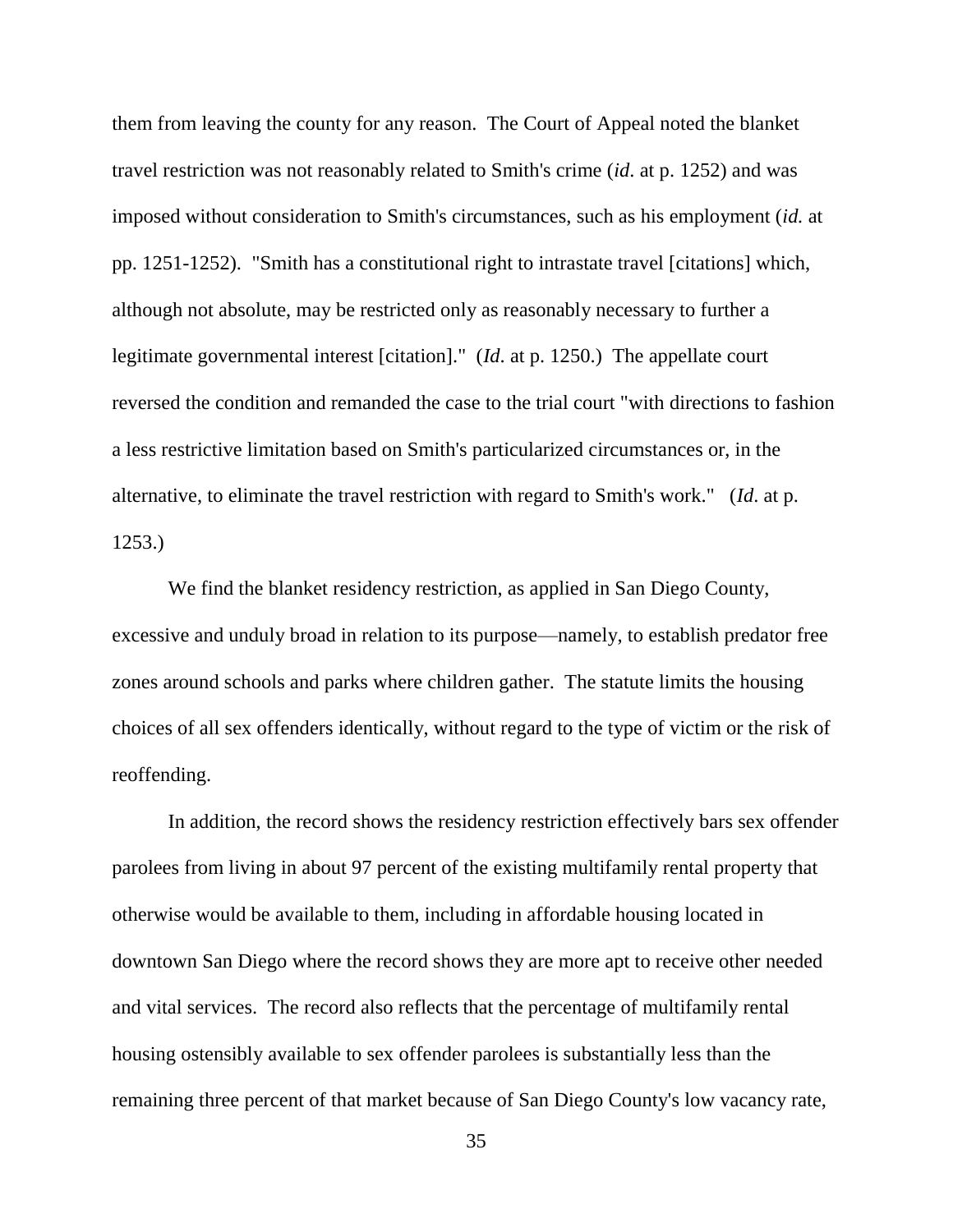high rent prices and the unwillingness of landlords to rent to sex offenders, among other factors.

In light of these findings, we conclude the blanket residency restriction exceeds the scope of its stated objective—the protection of children—because as applied it eliminates nearly *all* existing affordable housing in San Diego County for sex offender parolees, in essence banishing them from living within most if not all of the County (see *Alex O. v. Superior Court*, *supra*, 174 Cal.App.4th at p. 1183), and because it treats all parolees the same regardless of whether his or her crime involved the victimization of children or adults (and thus the need for the residency restriction in the first place).

Glynn and Taylor are registered sex offenders because each of them committed a sex crime against an adult; there is no hint of pedophilia in their histories. The exclusion of parolees with backgrounds similar to Glynn and Taylor from living near schools and parks does not substantially protect children, but as the record here shows, it has tremendous impact on such parolees' rights and liberty without bearing a substantial relation to their crimes. As in the cases of Glynn and Taylor, it prevented them from living with family members. In Taylor's case, it also decreased his proximity to needed services and treatment. By banning all sex offenders, the absolute residency restriction of Jessica's Law, when enforced as a parole condition, imposes a substantially more burdensome infringement on constitutional rights than is necessary to protect children from sex crimes. As such, the blanket enforcement of section 3303.5(b) as a parole condition in San Diego County has been unreasonable and constitutes arbitrary and oppressive official action.